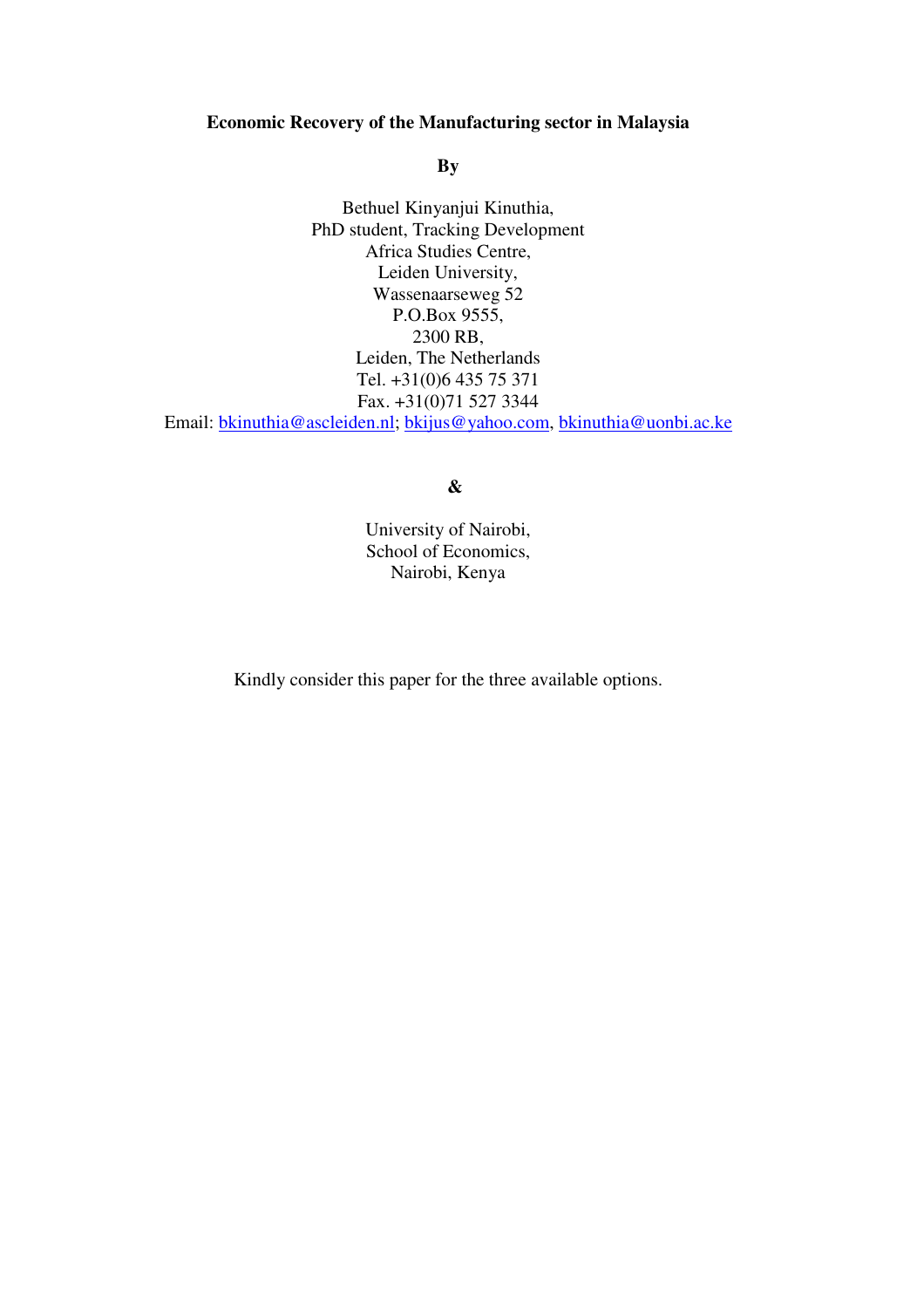### **Economic Recovery of the Manufacturing sector in Malaysia**

#### **By**

#### Bethuel Kinyanjui Kinuthia

#### *Abstract*

This paper seeks to understand why the manufacturing sector in Malaysia has not been severely affected by the global economic crisis as many had predicted given its trade dependence. The structure of the manufacturing sector is analysed using firm level data. In addition the paper analyses export spillovers and the transmission channels. The paper finds that the economic recovery was driven shift in Malaysia's trading partners with China assuming a greater role as well as increased domestic demand. Domestic firms have assumed a greater role over the years compared to foreign firms in the manufacturing sector both in the export and domestic market, but concentrated mainly in the traditional industries. There is evidence of export spillovers from multinationals through imitation, competition and information channels. Lastly domestic firms have more vertical backward linkages than the foreign firms.

**Key words: Economic recovery, global economic recession, manufacturing sector, Malaysia.** 

#### **1. Introduction**

Following the global crisis it has been a turbulent time for Asia. The intensity of the downturn took everybody by surprise and was much larger than what could have been anticipated based on historic correlations of growth between the Asian and the advanced western economies (Kato, 2009). There was a free fall in world trade, industrial production, asset prices and global credit availability which threatened to push the global economy into the abyss of a new great depression in early 2009 (UN 2010:1). Most countries in the Asian region were hit by a sharp drop in demand in the developed countries and elsewhere. Most of the regions did show double digit declines in exports. Taipei, China saw the biggest fall, over 40 percent year on year in December 2008 and January 2009, while large declines were seen in Japan, Korea, Singapore, Indonesia, Malaysia and Hong Kong. In many cases, the declines were greater than those seen during the bursting of the information technology bubble in 2000-2001. Along with the drop in exports was a fall in the industrial production in these countries. In addition there was a fall in domestic demand and private capital deteriorated fast. As a result there was a major drop in the economic growth in most of these countries (Kawai, 2009).

Against this backdrop, the rebound in Asian economic activity has again taken many observers by surprise. Indeed, Asia is leading the global recovery. Several dynamic economies in the region are generating growth outcomes that register on a global scale and are helping pull the world economy out of recession. China and India are leading the way, but the phenomenon is by no means limited to these two countries. Asia's economic importance is unmistakable and palpable (Singh, 2010). UN (2010:2) notes that in most countries, the economic rebound has been built on three pillars. Initially there was a massive and to some extent concerted, policy actions by the major economies which arrested a further erosion of confidence world wide. In addition there was a control of panic driven shedding of inventories accompanied by cut backs in industrial production through stabilization of financial markets and restoration of consumers' confidence. Finally were the international repercussions of the first two. Consistent with this pattern,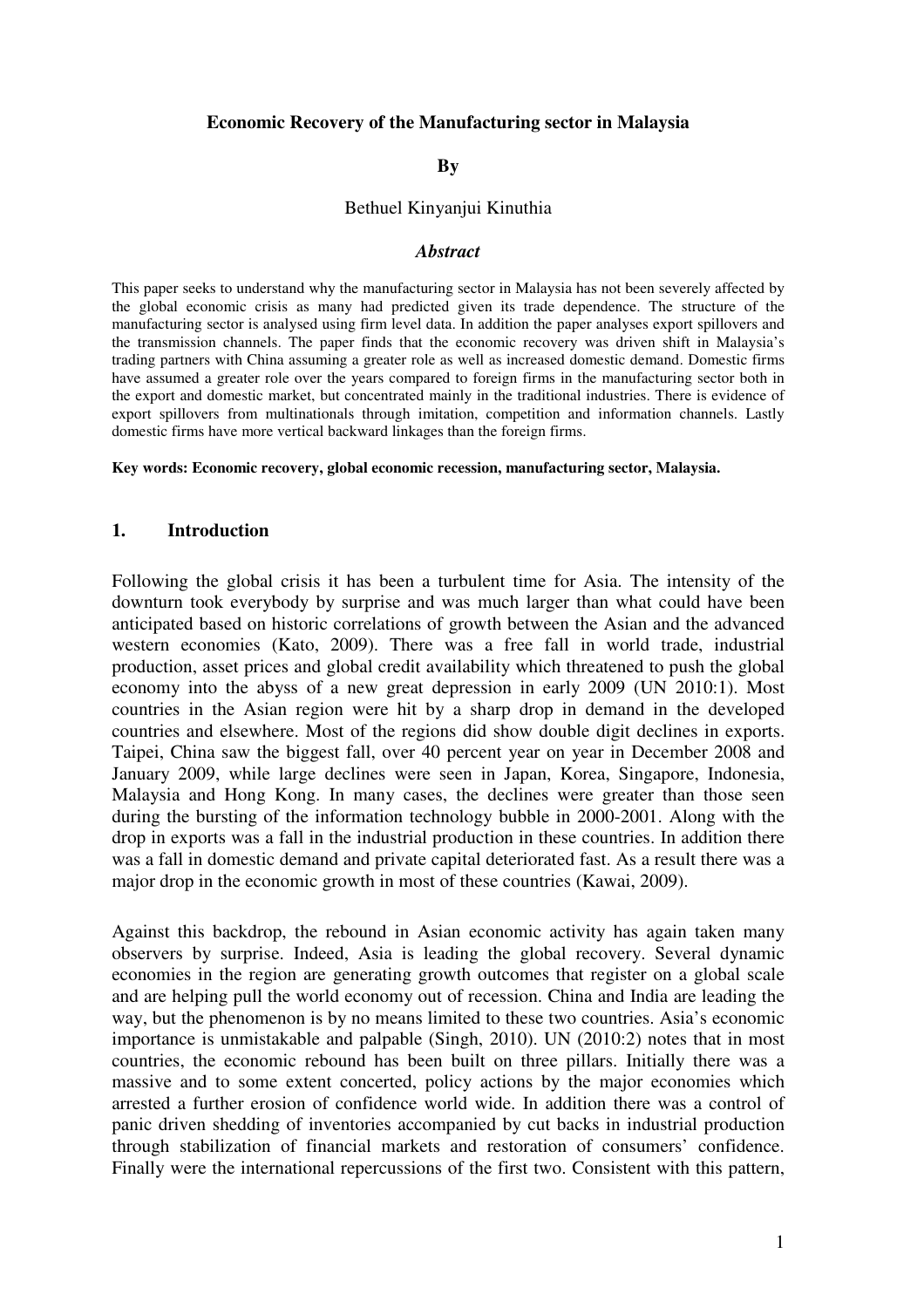the strongest declines in export volumes and industrial production indices were seen among major manufacturing exporters, especially those in Asia. Following the turn in the inventory cycle, Japan and developing Asia are also leading the rebound in trade and production. The recovery in industrial production, in turn, has allowed for renewed growth in the demand for primary commodities and a rebound in world commodity prices. Industrial production in export-dependent Asia has regained most of the ground lost since September 2008, even returning to pre-crisis levels in a few countries. This rebound seems to have been driven by an equally sharp rebound in export volumes as well as the domestic demand.

This paper focuses on Malaysia in South East Asia which has suffered from the crisis although not as severe as many had predicted given its trade dependence. The impact of the crises has been felt most strongly in two sectors of the Malaysian economy which are the manufacturing sector and the construction sector leading to declines in output resulting in labor market shocks which have led to retrenchments (Malaysian economic report 2008-2010). Since 1970 until 2005 the manufacturing sector in Malaysia has been the main engine for growth (MITI, 2006). The collapse of exports mainly dominated by manufactured goods as well as slowdown in foreign direct investment has been a key concern to policy makers. However the Malaysian economy is back on a recovery path much faster than many had expected. Given the significance of the manufacturing sector in Malaysia and the limited studies existing based on firm level data, this study seeks to analyse the structure of the manufacturing sector as well as estimate the export spillovers and their transmission channels for period 2000-2006.This analysis is hoped will shed light in understanding why the Malaysia's manufacturing sector has shown signs of economic recovery following the global economic crisis.

The rest of the paper is structured as follows. In the next section is overview of the manufacturing sector in Malaysia in relation to recent global economic crisis. Literature review on possible reasons for Malaysia's resilience as well as export spillovers follows in section three. The analytical framework is presented in section four. A discussion of the data and the empirical findings follows in section five. The last section contains the conclusion.

# **2. Overview of the manufacturing sector in Malaysia**

In the early year of independence, Malaysia's economy was largely focused on the production of primary commodities. These commodities continued to be the main revenue generators until the late 1970s after which the primary sector's relative importance diminished. By the mid 1980s manufacturing become the engine of Malaysia's economic growth. Malaysia's move from an economy dependent on primary commodities to an industrializing one was accelerated with the inflow of foreign direct investment (FDI) in the late 1960s and early 1970s. The government saw the important role of FDI in developing and shaping the country's industrial base via the technology (embodied in machinery and production processes) and technical expertise that it brought in. As a result, by 1990 the Malaysian economy has been one of the best performers in the developing world over the past 25 years. Malaysian GDP grew at an annual rate of 6.7 percent during the 1971-1990, led by a manufacturing sector that expanded at 10.3 percent. Performance was even stronger in the early part of the of the 1990s, when the economy grew at 8.1 percent per annum and the manufacturing sector at 12.3 percent, the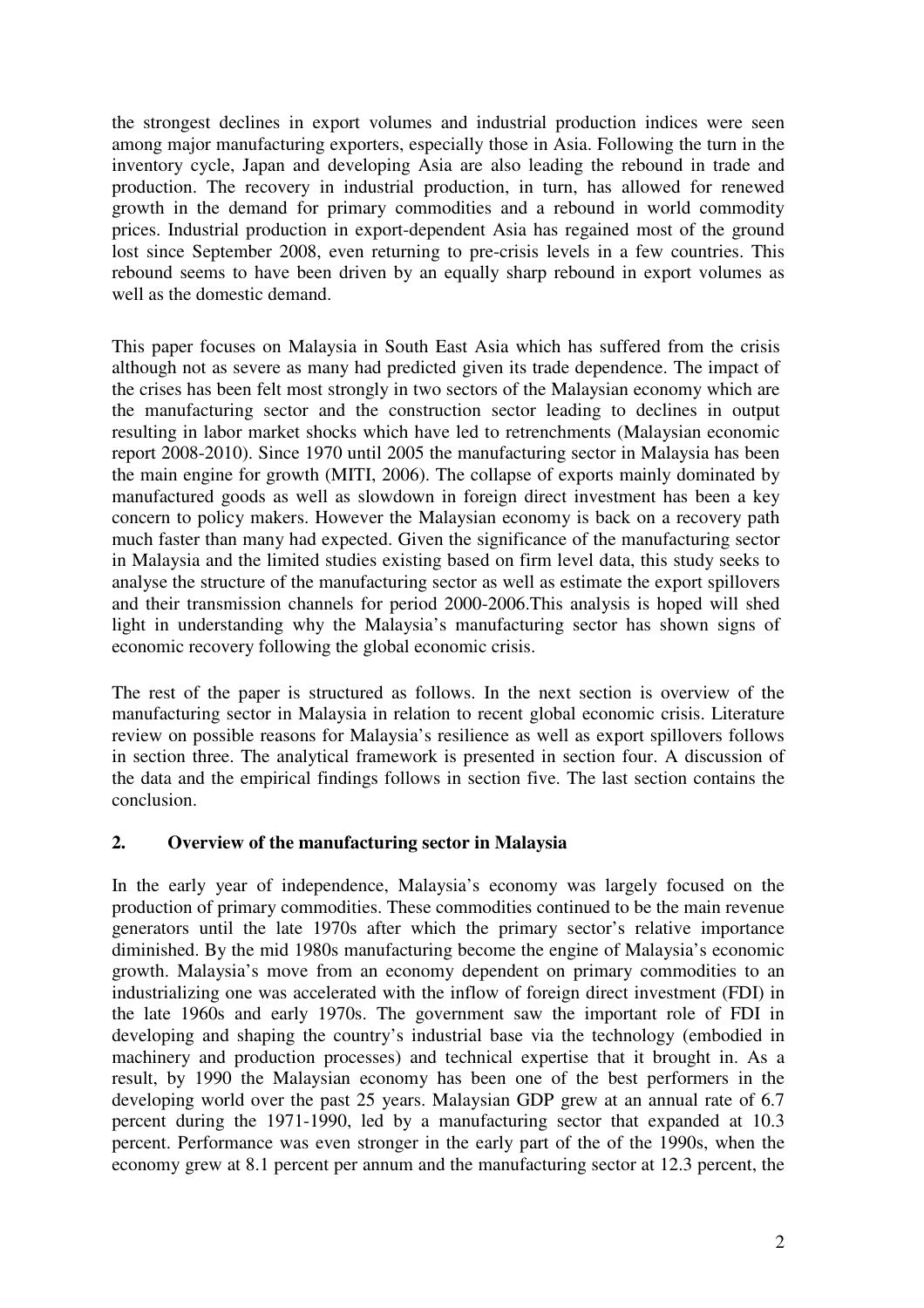highest rate of industrial growth in Asia with the exception of China (Lall, 1995). From graph 1 below, it can be observed that manufacturing sector has had the highest contribution to GDP growth compared to other sectors until 2006 when it was over taken by the services sector.



**Graph 1: Malaysia's growth rates of key sectors (1971-2010)** 

Source: World Development Indicators (2010) and Malaysia's Economic Report 2009/2010 \* 2009 figures are estimates while 2010 figures are forecasts

Malaysia's manufacturing sector has been very vulnerable to external shocks as shown by the downturn swings in graph 1. For example the sharp downward swing in the 1973- 1976 can be attributed to oil shock while the swing in 1985-1987 was due to the world economic recession. The Asian economic crisis in 1997 severely affected the manufacturing sector compared to the recent global economic crisis. The decline in manufacturing growth during the period 2001 to 2003 was attributed to the decline in the global demand for manufactured goods mainly electronics which is a major component of manufactured exports in Malaysia. In addition Malaysia was facing greater competition from low cost producers like China and India (Malaysia's Economic Report 2001/2002).

The recent global economic crisis although not as severe compared to the Asian crisis of 1997 has affected the Malaysian overall economy as well as its manufacturing sector. The Malaysian economy went officially into a recession in mid 2009 although the decline in growth begun in the second quarter of 2008 (Graph 2). It was worst hit in the first quarter of 2009 but progressively worked its way out of the recession before year end. In the first quarter of 2010, Malaysia registered higher economic growth than it had enjoyed prior to the recession in the last and first quarter of 2007 and 2008 respectively.



**Graph 2: Malaysia's quarterly economic growth (2007-2010)**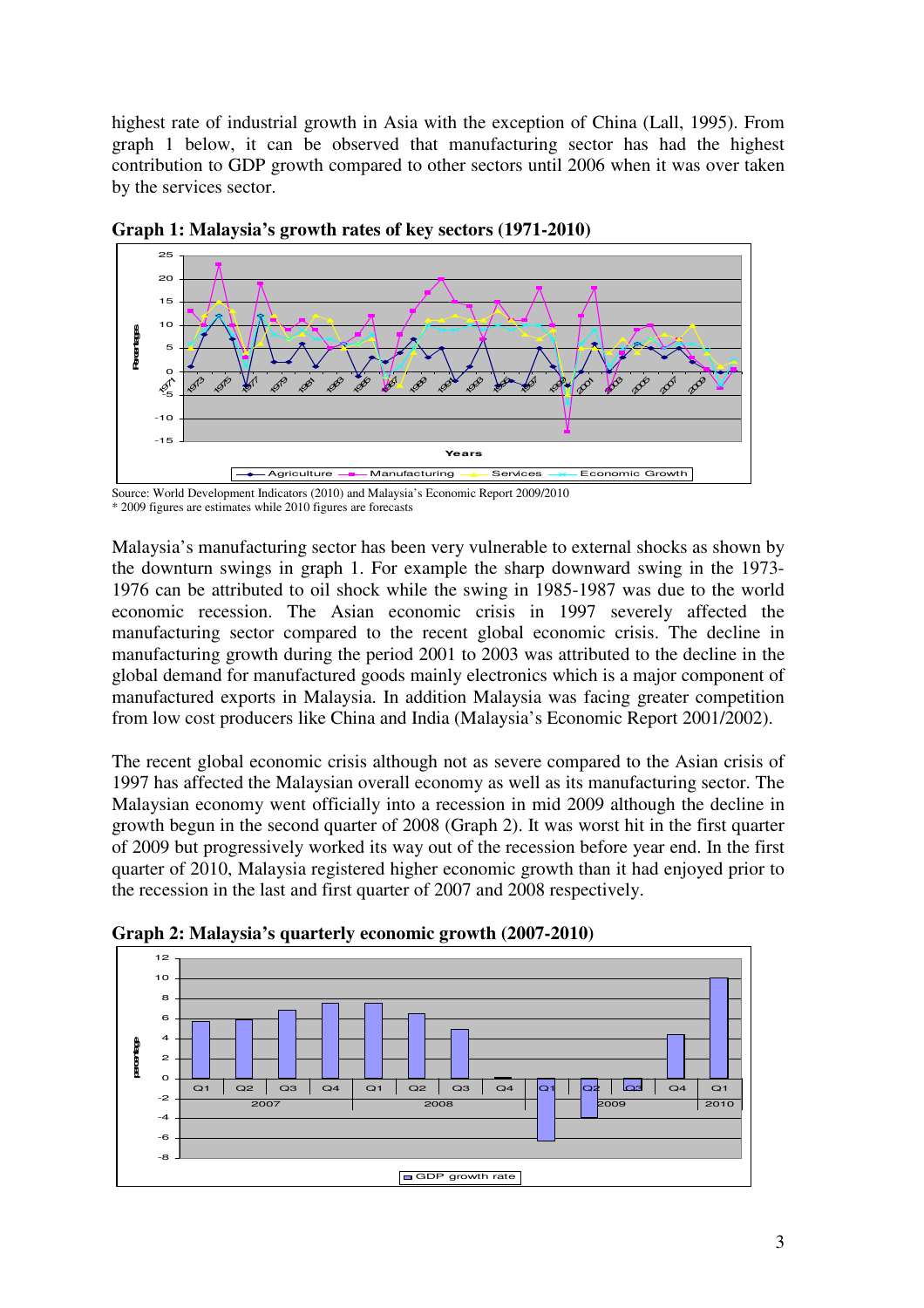Source: Department of Statistics in Malaysia

A similar trend is observed within the manufacturing sector (Graph 3). There was an overall decline in output sales from the second half of 2008 to the first quarter of 2009. This was followed by a slow but progressive increase in sales which by the end of the first quarter in 2010 was yet to reach the earlier peak in mid 2008. The employment and salaries and wages figures although reflecting similar trends do not seem to have been affected significantly<sup>1</sup>.

**Graph 3: Monthly Output, employment and salaries and wages of the manufacturing sector in Malaysia (2008-first quarter 2010)** 



Source: Department of statistics in Malaysia

The impact of the economic recession in Malaysia was greater in the exports sector. Manufactured exports accounted for more than 80 percent of the gross exports in 2005 and 2006 (table 1) up from 12 percent in 1970 (Lall, 1995). This share fell to 79.7, 74.7 and eventually 76.7 percent in 2007, 2008 and 2009 respectively. Gross exports fell by 20 percent in 2009 (table 1).

| Gross exports (RM millions and percentages) |         |              |         |      |         |      |         |      |         |      |
|---------------------------------------------|---------|--------------|---------|------|---------|------|---------|------|---------|------|
|                                             |         | 2006<br>2005 |         | 2007 |         | 2008 |         | 2009 |         |      |
| Manufacture goods                           | 435.742 | 81,6         | 479.674 | 81.4 | 482.424 | 79.7 | 495,337 | 74.7 | 406.971 | 76,7 |
| Agricultural goods                          | 33,181  | 6,2          | 39.091  | 6,6  | 46.882  | 7,7  | 64,651  | 9,7  | 46.824  | 8,8  |
| Mining goods                                | 51,085  | 9,6          | 55.824  | 17,1 | 59,801  | 9,9  | 85,469  | 12,9 | 65,157  | 12,3 |
| <b>Others</b>                               | 13,78   | 2,6          | 14,377  | 2,4  | 16,047  | 2,7  | 18,037  | 2,7  | 11,674  | 2,2  |
|                                             |         |              |         |      |         |      |         |      |         |      |
| Gross exports                               | 533,788 |              | 588.966 |      | 605,153 |      | 663,494 |      | 530,626 |      |

### **Table 1: Malaysia's exports**

Source: Department of statistics in Malaysia

 $\overline{a}$ 

In the manufacturing sector, overall production fell by 10 percent in 2009 (Table 2). The sector begun to decline in the second quarter of 2008 bottoming out in the first quarter of 2009 and slowly progressing out of the recession. By the first quarter 2010 the growth in this sector has surpassed not only the record set before the crisis but since 2000 (Table 2

<sup>1</sup> Although reported retrenchments from government sources are small, it is believed that both underemployment (and with it the consequent fall in incomes) and unemployment figures are much higher than those officially reported (UNDP 2010:7).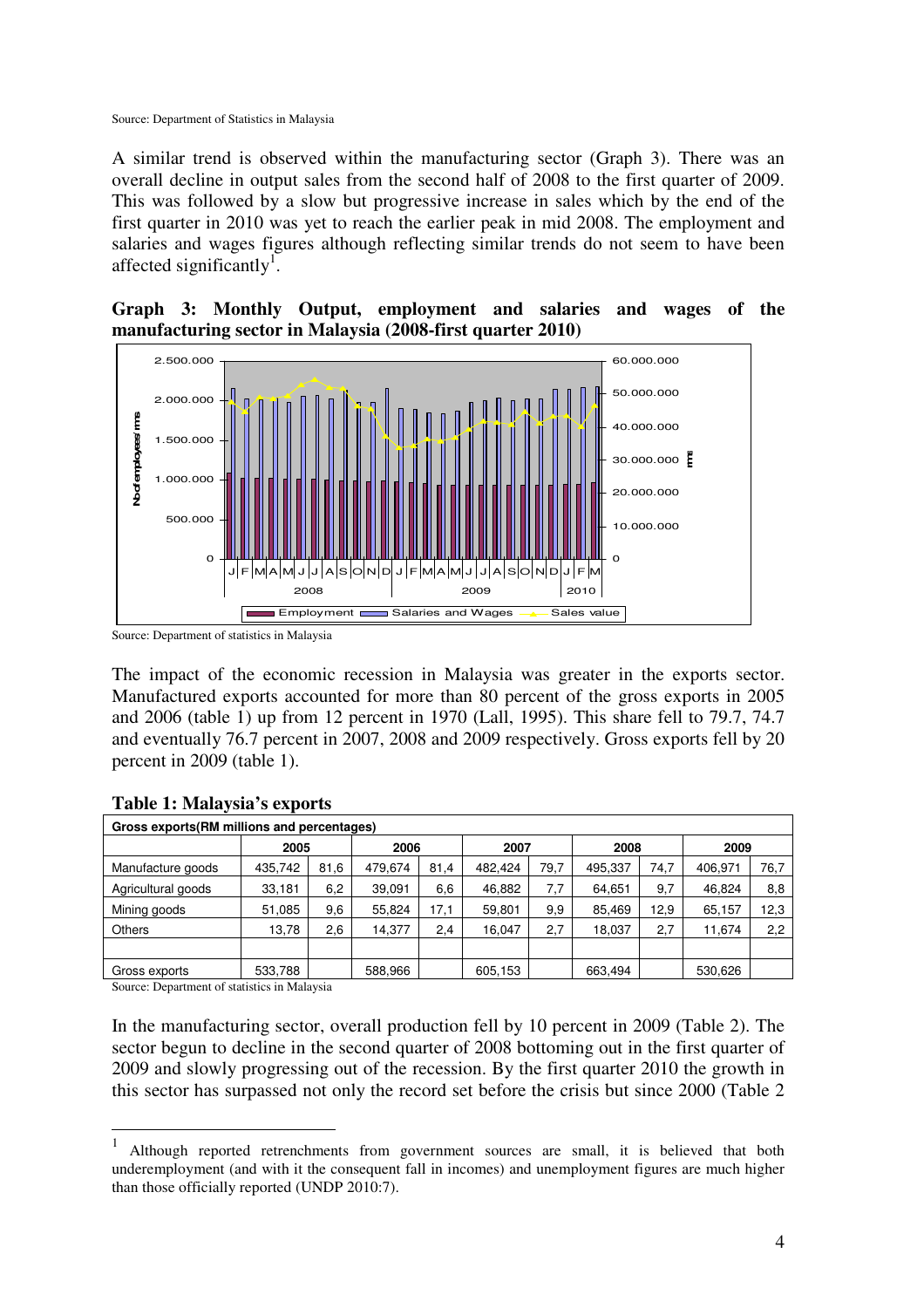and Malaysia Economy first quarter 2010). The export oriented industries followed a similar trend and were the most affected having reached their lowest drop by 21.5 percent in the first quarter of 2009 (Table 2). On average the sector dropped by 13.9 percent in 2009 and the sectors most affected were electrical and electronic products, machinery and equipment, textiles, apparels and footwear and the wood and wood products which dropped by 22,9, 21.3, 19.8 and 16.3 percent respectively (Table 2). This reduction was mainly attributed to a weak demand for manufactured products and lower commodity prices. It's interesting however to note that the medical, optical and scientific instruments sector was affected the least and although affected in 2008 grew steadily through out 2009. Most of the export oriented sectors performed well towards the end of 2009 and in the first quarter of 2010. It is only in the textile, apparels and footwear and petroleum products export industries that impressive growth was not registered.

|                                                      | 2008     | 2008           |                |                |         | 2009    | 2009    |                |                | 2010   |         |
|------------------------------------------------------|----------|----------------|----------------|----------------|---------|---------|---------|----------------|----------------|--------|---------|
|                                                      |          | Q1             | Q <sub>2</sub> | Q <sub>3</sub> | O4      |         | Q1      | Q <sub>2</sub> | Q <sub>3</sub> | Q4     | Q1      |
| <b>Overall Manufacturing</b>                         | 0,6      | 8,7            | 4,2            | 1,7            | $-11,1$ | $-10$   | $-18.8$ | $-14,9$        | $-9,1$         | 4,4    | 15,2    |
| <b>Export Oriented Industries</b>                    | $-0,7$   | $\overline{9}$ | 3,5            | $-0.3$         | $-13.3$ | $-13.9$ | $-21.5$ | $-20,8$        | $-12,1$        | $-0,2$ | 11,9    |
| Electrical and Electronic Products                   | -4       | 6,6            | 4,6            | $-1,4$         | $-23,1$ | $-22,9$ | $-35,8$ | $-31,4$        | $-22.6$        | 1,9    | 38,5    |
| Petroleum Products                                   | 5,9      | 17,2           | 4              |                | 2       | $-0.8$  | 2,9     | $-5,4$         | 6.5            | $-6.9$ | $-22,1$ |
| Textiles, Apparels and footwear                      | $\Omega$ | 2,8            | 2,1            | 3,1            | $-7,6$  | $-19,8$ | $-25,2$ | $-19,2$        | $-18,7$        | $-16$  | 2,7     |
| Wood and Wood products                               | $-4,7$   | $-2,1$         | $-2,8$         | $-1,1$         | $-8,4$  | $-16,6$ | $-26,4$ | $-23.5$        | $-16,1$        | $-3,6$ | 30      |
| <b>Rubber Products</b>                               | 4,7      | 6,2            | 7,8            | $\overline{c}$ | 2,1     | -3      | $-21,2$ | $-7,5$         | 2,4            | 16,2   | 36,1    |
| Machinery and Equipment                              | 2,5      |                | $9,8$ 4.5      | 7.9            | $-13,1$ | $-21.3$ | $-31,4$ | $-25.9$        | $-22.7$        | 0,5    | 21,8    |
| Medical, Optical and scientific instruments          | $-7,9$   | 9,8            | $-14.9$        | -8             | $-15,3$ | 27      | 10,1    | 18,1           | 31             | 50.1   | 16,6    |
| <b>Domestic Oriented Industries</b>                  | 3,4      | 9,8            | 6,4            | 4,9            | $-7$    | $-5$    | $-15.3$ | $-7,4$         | $-5,2$         | 9,3    | 19,1    |
| <b>Chemical and Chemical Products</b>                | -4,91    | 2,4            | $-2,8$         | $-2,5$         | $-17,4$ | $-0.6$  | $-16,6$ | $-4.9$         | 0,8            | 23,9   | 27,4    |
| Non Metallic minerals                                | 9,1      | 21,1           | 4,1            | 7,1            | 5,3     | $-13,6$ | $-21$   | $-12.6$        | $-12.4$        | $-8.3$ | 22      |
| <b>Plastic Products</b>                              | 1,3      | 9,2            | $-0.5$         | 4,5            | $-7,3$  | $-5,1$  | $-21,3$ | 4,5            | $-9,7$         | 7,2    | 11,5    |
| <b>Food Products</b>                                 | 9,9      | 14,7           | 15,8           | 10             | $-0.3$  | 3,2     | $-2,4$  | $-0.9$         | 4,3            | 12,3   | 0,2     |
| <b>Transport Equipment</b>                           | 23,4     | 22,9           | 21,9           | 30,3           | 18,4    | $-12,4$ | $-10,7$ | $-13.5$        | $-16,2$        | $-8,3$ | 22      |
| Off estate processing                                | 9,4      | 22,1           | 18             | 3              | $-0,2$  | $-2,1$  | -8      | $-4,5$         | $-5,1$         | 8,5    | 4,3     |
| Fabricated metal products                            | 6,1      | 5.3            | 15,3           | 8,2            | $-4.4$  | $-1.1$  | $-7.6$  | $-6.8$         | 1              | 10.1   | 13,8    |
| <b>Basic Metals</b>                                  | $-2.9$   | 10,4           | 9,5            | $-2,6$         | $-27,6$ | $-23.3$ | $-38,7$ | $-33.1$        | $-18,4$        | 6,4    | 35      |
| Paper and Paper products                             | $-3,4$   | 2,7            | $-2,4$         | $-0,1$         | $-13,3$ | $-17,9$ | $-34,1$ | $-21.2$        | $-12.5$        | $-2,5$ | 31,6    |
| Printing and services activities related to printing | 7,5      | 7,6            | 20,3           | 3,7            | $-1,1$  | $-2,7$  | $-3,5$  | $-8,1$         | $-1,8$         | 3,1    | 8       |
| <b>Beverages</b>                                     | 2,6      | 8,3            | 2,9            | 6,7            | $-6,8$  | $-2,3$  | $-10,1$ | $-1,4$         | $-9,7$         | 13,3   | 8,6     |
| <b>Tobacco Products</b>                              | $-5,6$   | 12.1           | $-19.7$        | $-4,3$         | $-10,7$ | $-6.4$  | $-15,1$ | 14,8           | $-19.6$        | 0,8    | $-1,6$  |

**Table 2: Manufacturing production index (2005=100) (% annual change)** 

Source: Department of Statistics, Malaysia

The domestic oriented industries also suffered a great deal. The most affected industries were basic metals, paper and paper products, transport equipment and non metallic minerals. However by the end of the first quarter 2010, most of the industries had recovered well except for the tobacco products industries. In addition the recovery of the domestic oriented industries appears to have been faster than for the export oriented industries<sup>2</sup>. During the economic crisis period the Government introduced two rescue

<sup>&</sup>lt;sup>2</sup> This seems to support Singh (2010) recent observation about Asia. At least two notable features mark the ongoing global recovery from Asia's perspective. First, unlike in previous global recessions, Asia is making a stronger contribution to the global recovery than any other region. Second, also in contrast to previous episodes, recovery in many Asian countries is being driven by two engines exports and strong domestic demand. Strong domestic demand reflects in part policy stimulus, but resilient private demand is also a factor. All this adds up to an impression that Asia is changing in key ways and that these changes have implications for the rest of the world.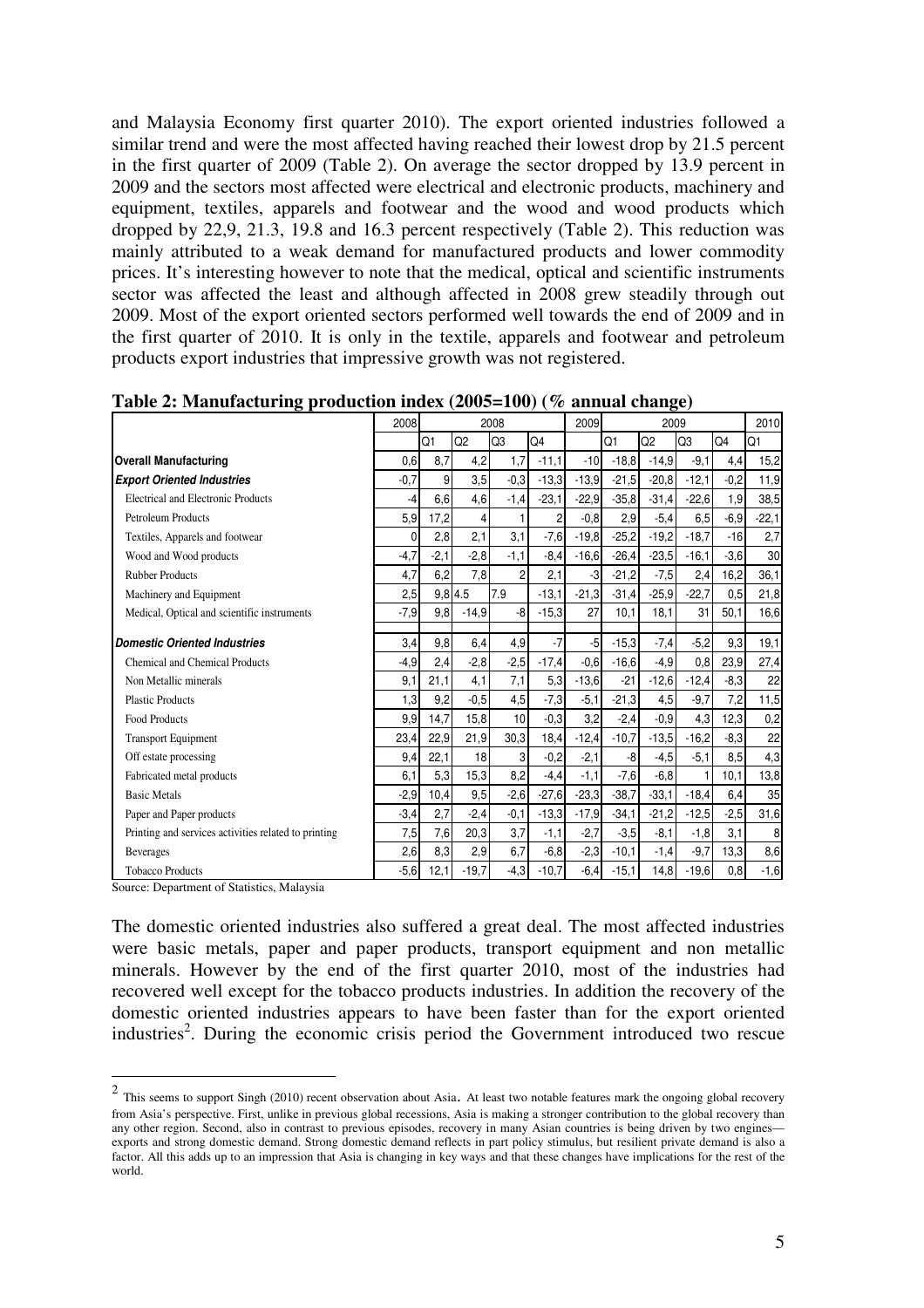packages with attractive fiscal stimuli totalling RM67 billion (US\$18.1 billion). The purpose of these packages was to absorb retrenchment and the destabilization shocks faced by the people and to accelerate development expenditure to offset a fall in aggregate demand because of significantly reduced exports(UNDP 2010: 6).

Malaysia's trading partners have also changed during this period. Prior to the crisis in 2007, the major trading partners were the North East Asia, US, Singapore, European Union (EU), ASEAN countries and Japan accounting for about 84 percent of the trade. This compares well with Malaysia's traditional trade partners, the US, South East Asia, North East Asia and the European Union. In 2008 and 2009 however, Malaysia traded more with North East Asia (including China and Japan who were the main trade partners) and the ASEAN countries (including Singapore the most important trading partner), the US and the EU. Thus the economic recession seem to have resulted in Malaysian economy targeting more the Asian market than the US as the tradition has been (Malaysia's economic report, 2008-2009, 2009-2010). This phenomenon has been referred to decoupling (Kose et al 2008b).

Based on the above statistics, one observes that the global economic crisis did not have a serious effect on the Malaysian economy in comparison to the Asian economic crisis. The major impact of the economic crisis was experienced during the first quarter of 2009. This however did not last and the economy is back on track again. There was a notable change in Malaysian trading partners with China appearing to have assumed a much bigger role than the US as well as other Asian countries. The government stimulus package seems to have assisted the economy to withstand the effects of the crisis. A further understanding of the nature of the manufacturing sector is imperative in order to explain the observed phenomenon.

# **3. Literature review**

In this section literature relating to international trade as a transmission channel for economic crisis or business cycles is reviewed. In addition the role of sectoral specialization in business cycles is considered. The section concludes by reviewing literature on export spillovers which serve as a point of entry into understanding the nature of the manufacturing sector in Malaysia.

## **3.1 Trade, specialization and business cycles**

Since the mid 1980s there has been a dramatic shift in the global economic landscape. This has been mainly attributed to the rapid increase in trade and financial linkages across countries. In addition the emerging market economies have increasingly become major players and they now account for about a quarter of the world output and a major share global growth (Kose et al 2008a). These developments along with the recent global economic crisis as well as the unexpected dramatic recovery in Asia have generated vigorous debates about the changes in the patterns of international business cycle movements. These changes have on one hand been attributed to the forces of globalization which in the recent decade have increased cross border economic interdependent and led to the convergence of business cycle fluctuations. Thus greater openness to trade and financial flows should make economies more sensitive to external shocks and increase co movement in response to global shocks by widening the channels of these shocks to spill over across countries. On the other hand, the impressive growth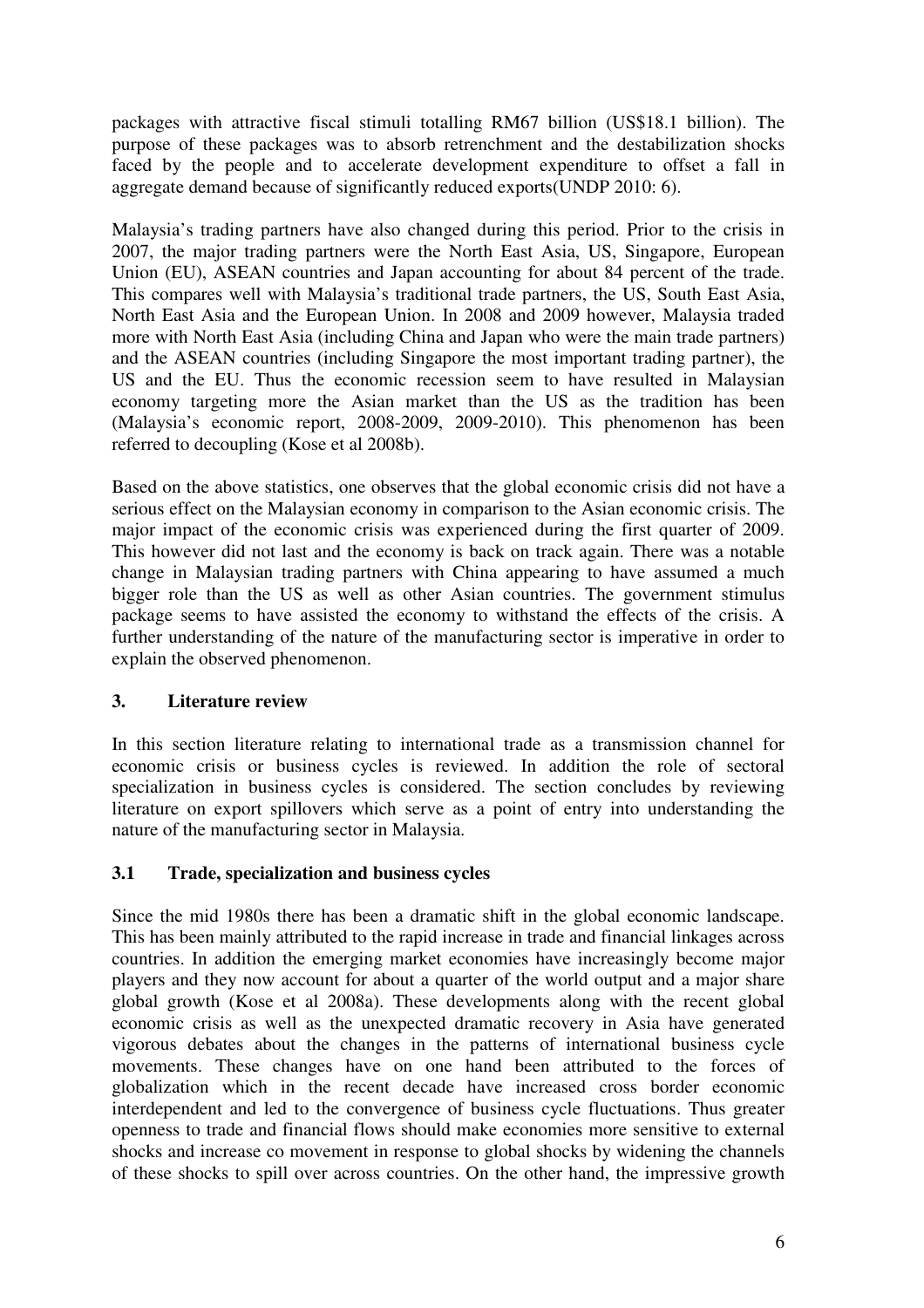rates in Asia mainly led by China and India, seems to be unaffected by the growth slowdowns in a number of industrialised countries. This has led to the question about the potency of the international trade channels of business cycle transmission. Some observes have conjectured that these emerging markets have 'decoupled' from industrial economies, in the sense that their business cycle dynamics are no longer tightly linked to industrial countries business cycles(Kose et al 2008b).

According to Kim et al (2002) the trade channel has two components, the direct and the indirect. The direct channel occurs when two countries are heavily trade with each other. If the crisis in one country is accompanied by a devaluation of its currency, the trade balance of the other country deteriorates. This is due to two reasons first, an increase in the price competitiveness of the country initially hit by the crisis, and if the two countries have a high volume of bilateral trade, the direct channel can explain the contagion of the crisis. The indirect channel works when a country devalues its currency causing other countries to devalue soon afterwards in order to maintain their competitiveness. Thus this channel will be a function of export similarities which are in turn a reflection of relative factor endowment and other economic characteristics. In addition, trade in the Ricardian sense occurs as a result of specialization and tends to be sector specific. If the primary disturbances are sectoral specific, then specialization should lead to business cycle correlation. On the other hand trade may act as a conduit for the transmission of shocks that affect all industries. In this case increased trade would lead to increased business cycle correlation (Baxter and Kouparitsas, 2005).

The empirical relationship between trade and business cycles has been studies by many authors. Canova and Dellas (1993) find that the significance of trade in the transmission of economic disturbances across countries is not robust to the choice of the detrending method. Lee and Azali (2009) find a weak positive link between trade and business cycles in East Asia compared with other studies that have focused on the developed countries. Frank and Rose (1998) find that countries with closer trade links tend to have more tightly correlated business cycles. Baxter and Kouparitsas (2005) find that bilateral trade is a robust determinant of business cycles comovements between countries. UNCTAD (2009:5) observe that recent financial and economic crisis was rapidly transmitted to many developing countries through a contraction in trade finance and a slow down in the demand affecting bilateral trade flows. Thus most of these studies reiterate the importance of trade as a transmission channel for business cycles. From graph 2 and 3 one observes a comovement between economic growth and the manufactured exports which comprise a significant portion of the gross exports suggesting that trade indeed was an important of not the most important transmission channel in Malaysia.

Another explanation by literature closely to business cycles and related to trade is the industrial structure. If the primary business cycle shocks are sector specific, then countries with greater similarities in sectoral structure would tend to have more correlated business cycle, other things being equal (Baxter and Kouparitsas 2005). Stockman (1998) shows that substantial changes in national aggregate industrial production growth rates can be attributed to industrial specific disturbances across the nations. These may result from disturbances to technology or to preferences for different type of products. In addition a substantial fraction of changes in national output can also be attributed to nation specific disturbances that are common to industries. Imbs (2004) further observes that trade has both a direct and indirect effect on business cycles. In addition specialization patterns have a sizeable effect on business cycles above and beyond their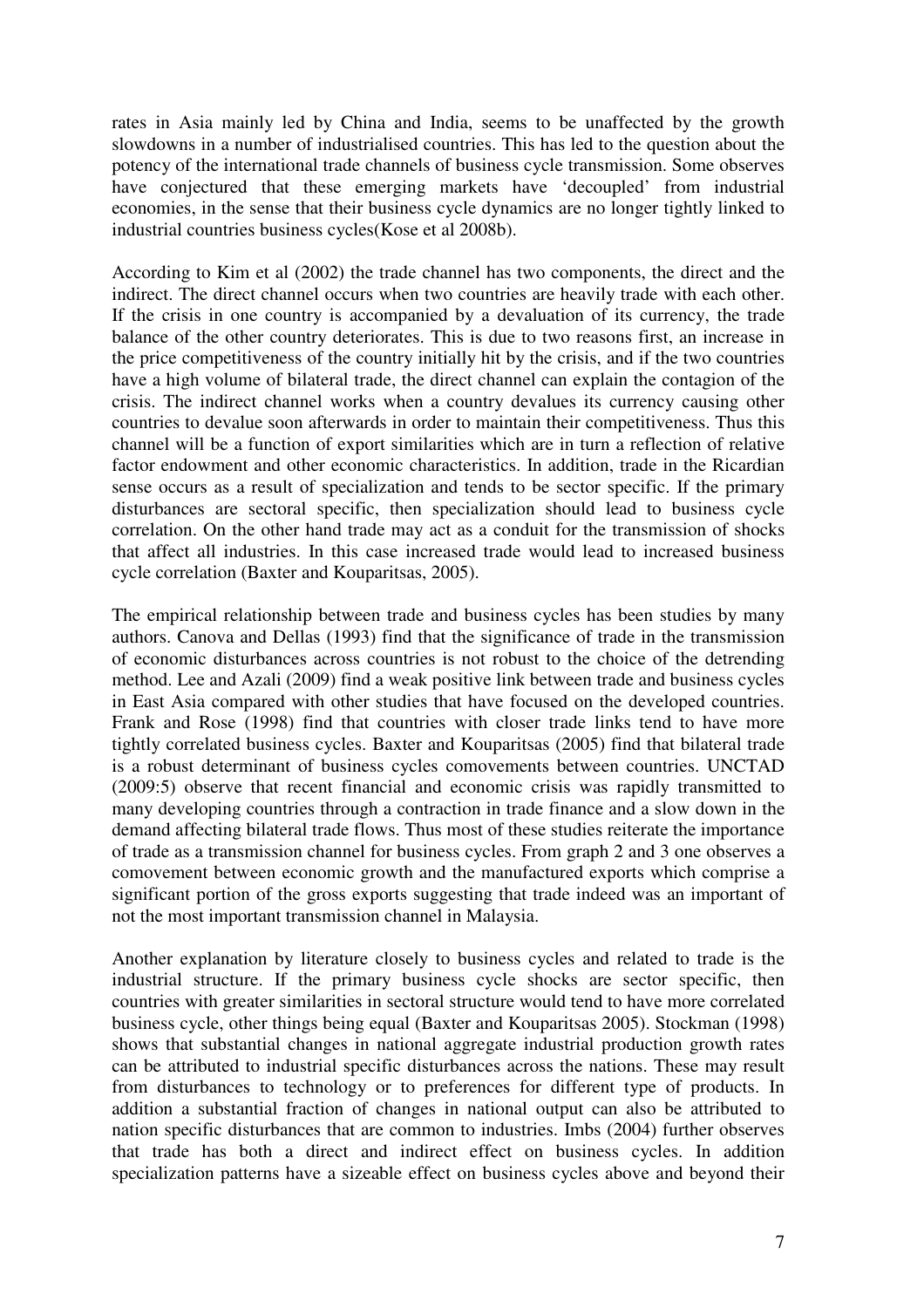reflection of intra industry trade and of openness to goods and assets trade. Bem et al (2009) highlight the importance of vertical linkages and specific sectoral shocks in accounting for the sudden, severe, and synchronised collapse of global trade. Yi (2009) suggested that vertical specialization provides a real transmission mechanism that may help explain the widespread decline in trade. Tanaka (2009) observes that vertical specialization accounts for the amplification of Japan's drop in trade and predicts this to be the avenue for recovery as well.

Bem et al (2009) further observe that vertical specialization transmission mechanism is subtle, with several ways in which it could help generate a large and widespread collapse in trade. First, there could be re-nationalisation of international production chains (triggered perhaps by an increase in protectionism). Second, growing vertical specialization implies that more cross-border transactions occur between separate stages of the production process. If the elasticity of substitution across stages is very low, then shocks to production in one country could be transmitted forcefully to other stages undertaken elsewhere. Third, if demand shocks are concentrated on goods that are vertically specialized, then trade is highly sensitive to changes in demand. This avenue seems relevant to the Malaysian case. Malaysia's outward looking strategy especially within the manufacturing sector has been an important driver for growth. In addition export specialization patterns are in line with the world trade of dynamic products (Chandran and Pandiyan 2003).

# **3.2 Export spillovers**

Further insights on the nature of industrial linkages in understanding economic crisis and recovery can be provided by examining literature on spillovers. According to the neo classical economists spillovers effects from multinationals can accrue to host economies through technology transfers, accessibility to new markets, skill upgrading among others benefits (Borensztein et al., 1998; de Mello, 1997). This very important in Malaysia where several studies have attributed its successes to partly its ability to attract foreign direct investment (FDI) (Lall, 1995, Drabble 2000:240, Wong et al 2009). The spillovers from foreign firms may influence both the industrial structure of the host country as well as the performance of domestic firms. Export oriented foreign firms can play a significant role in raising export values in host countries. These firms have been behind the successful development of the manufacturing sectors and exporting activities in the newly industrialised countries Malaysia included ( Lipsey, 1999).

The importance of export enhancing role of FDI in host countries has been recognised by various scholars. Domestic firms also stand to benefit from multinationals since they may have insight on markets due to the fact that they have a multi market presence. This information could easily spillover to the domestic firms. Studies that find presence of export spillovers from foreign firms include Aitken et al. 1997; Kokko et al.1997; Greenway et al.2004; Kneller and Pisu, 2007; among others. Other studies find that export spillover effects are dependent on human capital, stock market, domestic investment (Schneider et al.2010; Mengistu 2009), international experience and network structure (Mariotti and Piscitello, 2009) nature and type of FDI (Girma et al. 2008), agglomeration effects (Greenaway and Kneller 2008) and firm size (Aw 2002; Greenaway and Kneller, 2007). Some studies prefer other avenues for spillovers e.g Du and Girma (2007) who suggest that the elimination of financial discrimination against private firms is likely to be a more effective policy tool than the reliance on spillovers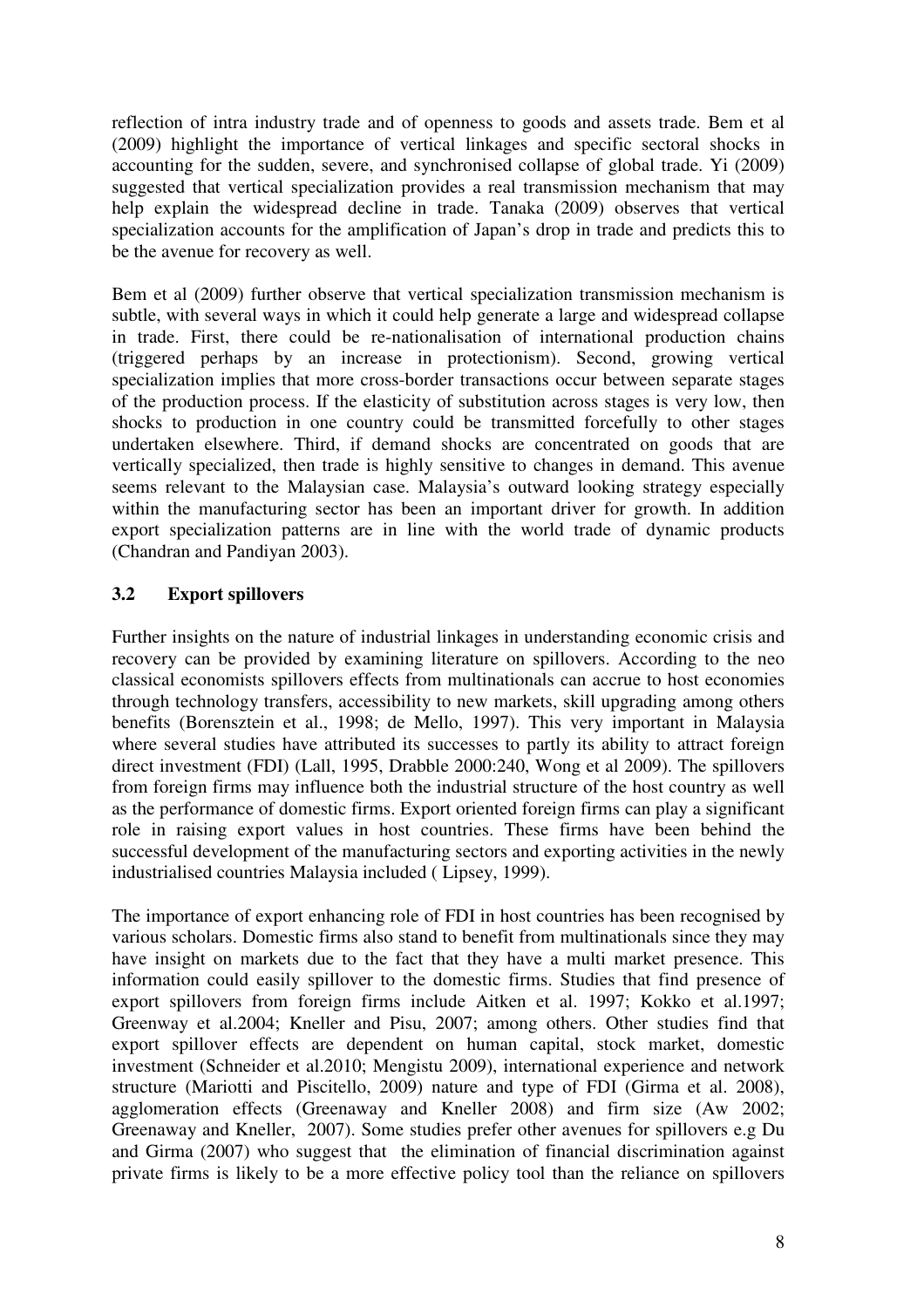from multinational firms while others find no evidence of export spillovers (Chudnovsky and Lopez 2007).

Several studies suggest various transmission mechanisms through which foreign firms affect domestic firms. Burke et al 2008; Greenaway et al. 2004; and Chung et al. 2003; find evidence of displacement/competition effects. Wen (2007) and Portal et al (2002) find evidence of demonstration effects. Liu and Buck (2007) find evidence of that learning by exporting (and importing). Brambilla et al (2009) find evidence of imitation. Eichengreen and Tong 2006 and Jabbour and Mucchielli 2007 find evidence of vertical linkages while Bietzer et al. 2008 find evidence of both horizontal and vertical linkages. Aitken, Hanson and Harrison (1997) find information externalities as a channel through which export spillovers are experienced. Markusen and Trofimenko(2009), show that experts have substantial and persistent positive effects (though not always immediate) on the wages of domestic workers and on the value added per worker. Gorg and Strobl(2005) suggest that firms which are run by owners who worked for multinationals in the same industry immediately prior to opening up their own firm are more productive than other domestic firms. Cheung and Lin (2004) identify several spillover channels to include reverse engineering, skill labour turnover, demonstration effects and suppliercustomer relationships. Giroud and Scott-Kennel (2009) present a framework which identifies three underlying constructs that determine the efficacy of linkages. They argued that potential for firm capability and resource development via foreign-local interaction depends on the scope, quantity and quality of linkages formed.

In Malaysia the impact of FDI in boosting exports has also been positive. The export structure of Malaysia has evolved from heavy reliance on a limited range of primary commodities at independence to one of the developing world's largest exporter of manufactured goods (Athukorala and Menon 2004). However the export of manufactured goods has been limited to a narrow range of products and there was minimum development in the manufacturing sector (Lall 1995). Few studies exist on export spillovers and observe limited export spillovers from foreign firms to domestic firms (Athukorala and Menon 1996; Rasiah 2004 and World Bank 1997). Some studies find evidence of few linkages between foreign firms and domestic firms (Ismail, 1999, Capannelli, 1999, Lim and Pang, 1991: 107; Anuwar, 1992; O'Brien, 1993; Noor 1999; Giroud 2003) Rasiah (2002) and Iguchi (2008) find evidence of linkages and in some sectors attributing this to better with support institutions and higher local industrial cluster. Thus backward linkages seem to have been the main transmission mechanism of FDI spillovers to Malaysia. Giroud (2007) observe that Malaysia has reached the second stage in the investment development path which is characterised by both strong vertical and backward linkages.

## **4. Analytical framework**

In this study the analysis of export spillovers and their transmission mechanism follows after Aitken et al (1997) and Greenaway et al (2002). The study begins with the choice facing a representative domestically-owned firm between serving the domestic market, exporting, or both, to maximize its profit:

$$
\max_{qd, qf} \ P_d q_d + P_f q_f - h(q_d + q_f) - m_d(q_d) - m_f(q_f) \tag{1}
$$
\n
$$
\text{Such that } q_d, q_f \ge 0
$$

where subscripts *d* and *f* refer to the foreign and domestic markets respectively.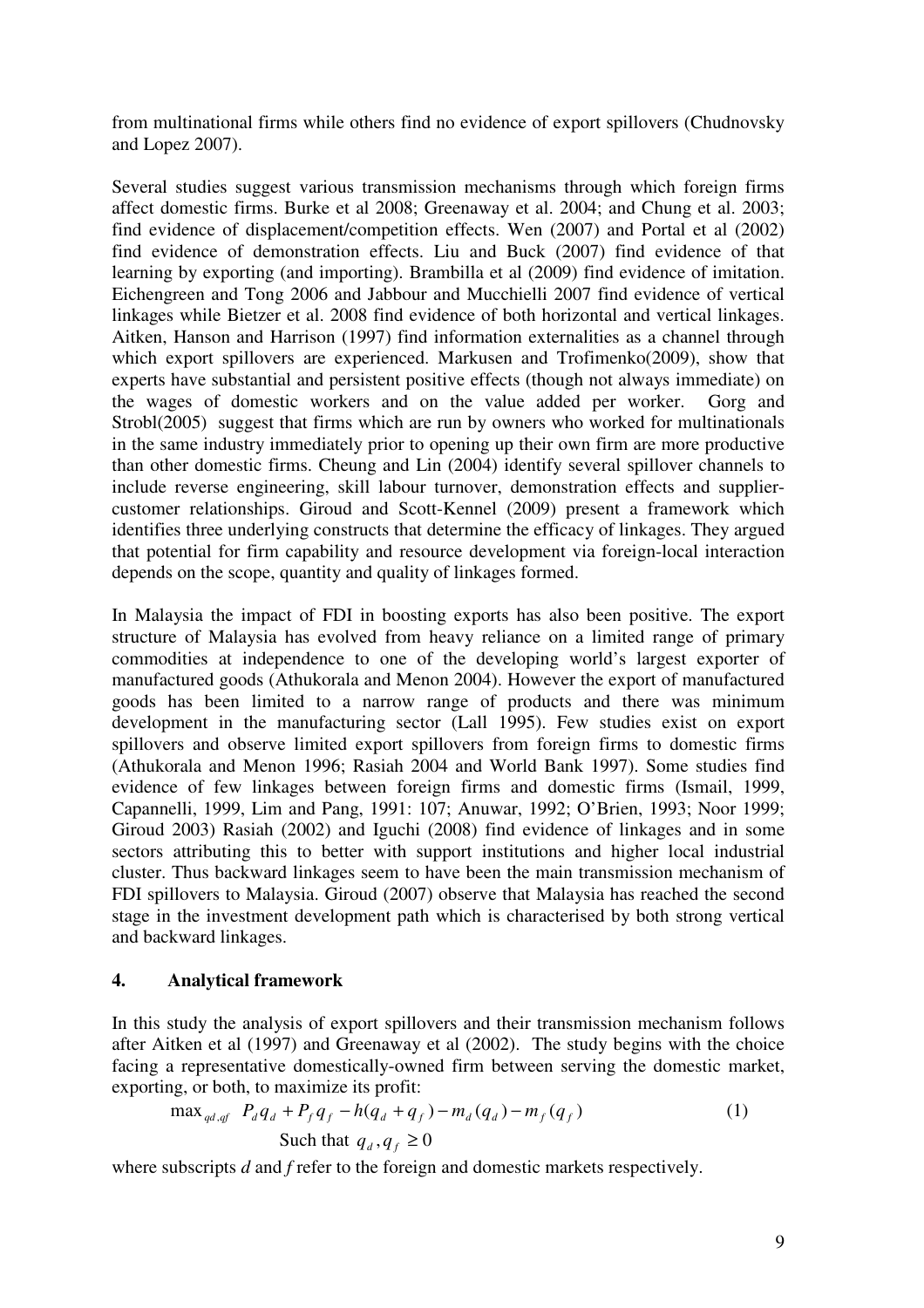This is a basic profit function dependent on prices, quantities sold in each market and costs. *q* refers to quantity of output and *P* to price.  $h(\bullet)$  refers to production costs,  $m_d$  (•) and  $m_f$  (•) refer to distribution costs for domestic and foreign markets, respectively and  $m_f \succ m_d$ . These costs are assumed to be increasing and convex in their arguments. The distribution costs are assumed to be market specific and are in exports a decreasing function of the domestic concentration of export activity.

For empirical purposes firm's costs are assumed to be consisting of two parts, production and distribution have simple functional forms as follows:

$$
h(q_d + q_f) = \frac{a}{2}(q_d + q_f)^2 + g(q_d + q_f), \ m_i(q_i) = \frac{b_i}{2}q_i^2 + c_iq_i
$$
 (2)

where  $i = f, d$ . *a, g, b<sub>i</sub>*, and  $c_i$  are scalar parameters.

 *g* and *c* are functions of cost variables the firm takes as given in making its output decision:

$$
g = g(X, \phi, \delta), \ c_d = c_d(X, Z_d) \text{ and } c_f = c_f(X, Z_f, \omega_E, \omega_{EF})
$$
 (3)

where *X* represents cost variables that are common to production in both markets and *Z<sup>i</sup>* represent those that are specific to the production for market *i*.  $\omega_E$  and  $\omega_{EF}$  are respectively, total export activity and total foreign firms export activity.  $\phi$  and  $\delta$  represent the relative importance of foreign firms in the domestic market and the total innovation activities carried out by the foreign firms. Information spillovers imply that for the representative firm,

$$
\frac{\partial m_f(q_f)}{\partial \omega_E} \le 0 \qquad \qquad \frac{\partial m_f(q_f)}{\partial \omega_{EF}} \le 0 \tag{4}
$$

Thus the higher the concentration of total export activity and total foreign firm activity, the more the domestic firms can benefit in terms of information externalities which in turn reduce the distribution costs of selling abroad. Competition effect and imitation/demonstration effect are also introduced and captured by  $\phi$  and  $\delta$  respectively obtained as follows:

$$
\frac{\partial g(q_f + q_d)}{\partial \phi} \le 0 \qquad \qquad \frac{\partial g(q_f + q_d)}{\partial \delta} \le 0 \tag{5}
$$

The greater the importance of foreign firms in the domestic market the stronger the competition pressure causing the domestic firms to reduce production costs. Also the more technologically-intensive the foreign firms activities in the host country, the larger the imitation potential for domestic firms to increase their efficiency in production.

In theory, the optimal choice of output may be zero in either market. In practice some firms produce zero exports but all firms produce positive quantities for the domestic market. Accordingly the study then consider the possibility of corner solutions for the variable  $q_f$ . To do so we define the latent variable  $q_f^*$  such that:

$$
\begin{cases} q_f^* = q_f & \text{if } q_f > 0\\ q_f^* = 0 & \text{otherwise} \end{cases}
$$

The first order conditions for profit maximization using equation (1) above for a representative domestic firm are derived as follows: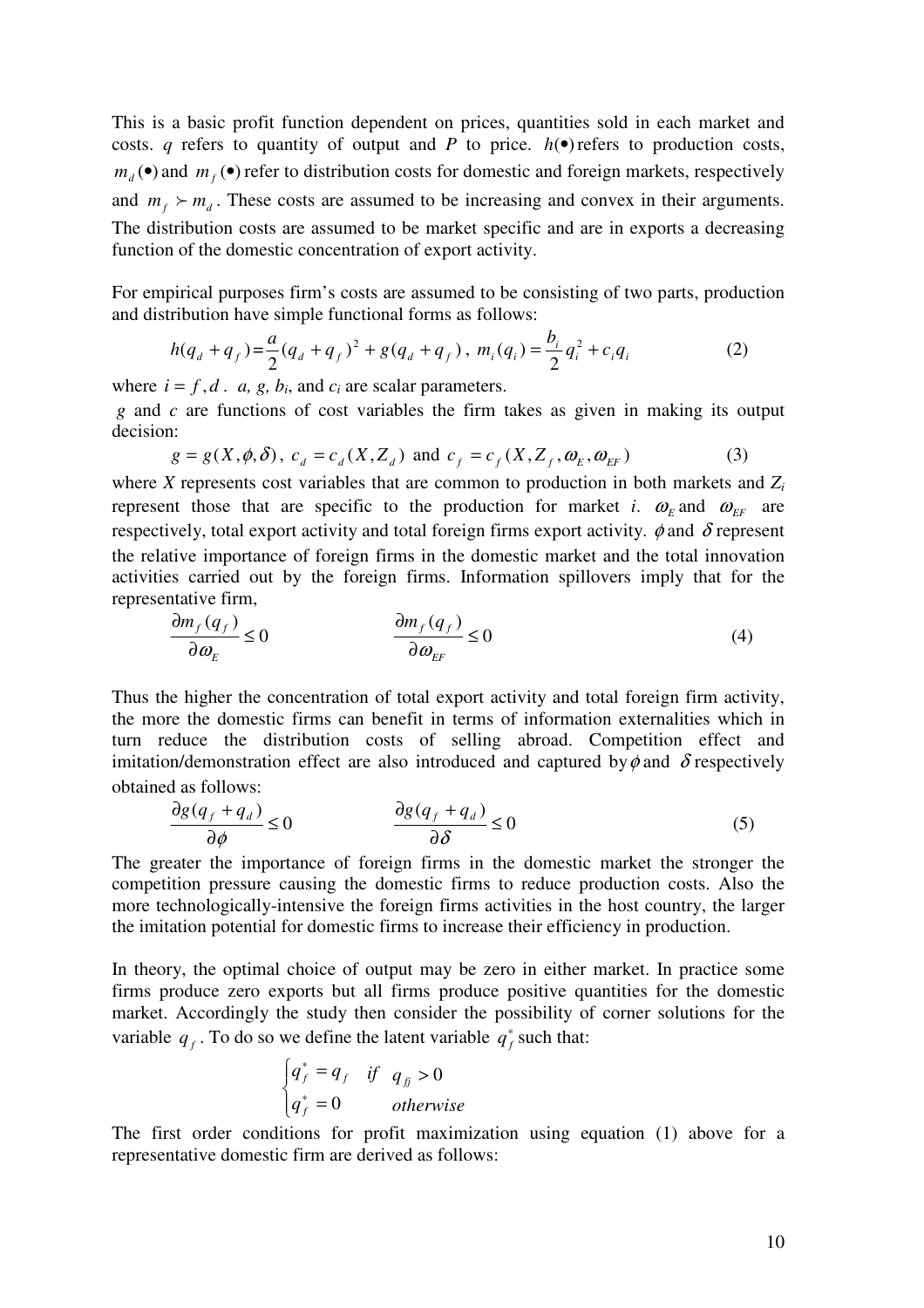$$
q_d = \frac{1}{a+b_d} \Big[ P_d - a q_f^* - g(X, \phi, \delta) - c_d(X, Z_d) \Big] \tag{6}
$$

$$
q_f^* = \frac{1}{a+b_f} \Big[ P_f - a q_d - g(X, \phi, \delta) - c_f(X, Z_f, \omega_E, \omega_{EF}) \Big]
$$
(7)

For estimation purposes we rewrite these equations as:

$$
q_{dj} = \alpha_1 P_d + \alpha_2 q_{jj}^* + \alpha_3 Z_{dj} + \alpha_4 X_j + \alpha_5 \phi + \alpha_6 \delta + \varepsilon_{dj},
$$
\n(8)

$$
q_{jj}^* = \beta_1 P_f + \beta_2 q_{dj} + \beta_3' Z_{jj} + \beta_4' X_j + \beta_5 \phi + \beta_6 \delta + \beta_7 \omega_E + \beta_8 \omega_{EF} + \varepsilon_{jj} \tag{9}
$$

where *j* is the index for the firm,  $Z_{ij}$  is a  $(1 \times K)$  vector of cost variables specific to market *i*,  $X_j$  is a (1 x J) vector of cost variables common to both markets,  $\alpha_3$  and  $\beta_3$  are (1 x K) vector of coefficients.  $\alpha_4$  and  $\beta_4$  are  $(1 \times J)$  vector of coefficients, and  $\varepsilon_{ij}$  is a normally distributed error term for market *i* and firm *j*, with zero mean and a constant variance. From equation (6) and (7)  $\alpha_2$  and  $\beta_2$  are negative.

Equation (8) and (9) represent a simultaneous-equation model with a censored variable and since our interest is in the firm's export decision the study focuses the estimation on the probability that a firm will export and estimate the dummy variable  $y_i$  which indicates whether or not a firm has positive exports which gives the consistent estimates of the parameters in the two equations.

$$
\begin{cases}\ny_j = 1 & \text{if } q_{jj} > 0 \\
y_j = 0 & \text{otherwise}\n\end{cases}
$$
\n(10)

One advantage of this approach is that it is straight forward to address certain issues such as endogeneity of regressors. Equations (8) and (9) are transformed to reveal the determinants of the optimal quantity of output to be exported as follows:  $q_{\hat{B}} = \beta_1 P_f + \beta_2 (\alpha_1 P_d + \alpha_3 Z_{dj}) + \beta_3 Z_{\hat{B}} + (\beta_2 \alpha_4 + \beta_4' ) X_j + (\beta_2 \alpha_5 + \beta_5) \phi +$ 

$$
(\beta_2 \alpha_6 + \beta_6) \delta + \beta_7 \omega_E + \beta_8 \omega_{EF} + \varepsilon_j
$$
  
where  $\varepsilon_j = \beta_2 \varepsilon_{dj} + \varepsilon_{jj}$  (11)

Using equation (10) the probability that firm *j* has positive exports is estimated as follows:

$$
Pr(y_j = 1) = Pr\left[\frac{\beta_1 P_f + \beta_2 (\alpha_1 P_d + \alpha_3 Z_{dj}) + (\beta_2 \alpha_4' + \beta_4' )X_j + (\beta_2 \alpha_5 + \beta_5) \phi + \beta_4 (\beta_2 \alpha_6 + \beta_6) \delta + \beta_7 \omega_E + \beta_8 \omega_{EF} + \varepsilon_j \ge 0\right]
$$
(12)

From equation (12) the probability of firm exporting is a function of the price of the goods, firm specific production costs, distribution costs in the foreign and domestic markets, exporting activity in the country and several aspects of the presence of multinationals such as their exporting activities, technological innovation activities and competitive pressure their activities entail. Equation (4) and (5) imply that  $Pr(y_i = 1)$  is increasing in  $\phi$ ,  $\delta$ ,  $\omega$ <sub>E</sub> and  $\omega$ <sub>EF</sub>. The distributional assumption of on  $\varepsilon$ <sub>dj</sub> and  $\varepsilon$ <sub>fj</sub> imply that  $\varepsilon_j$  is normally distributed, which permits equation (12) to be a binary probit.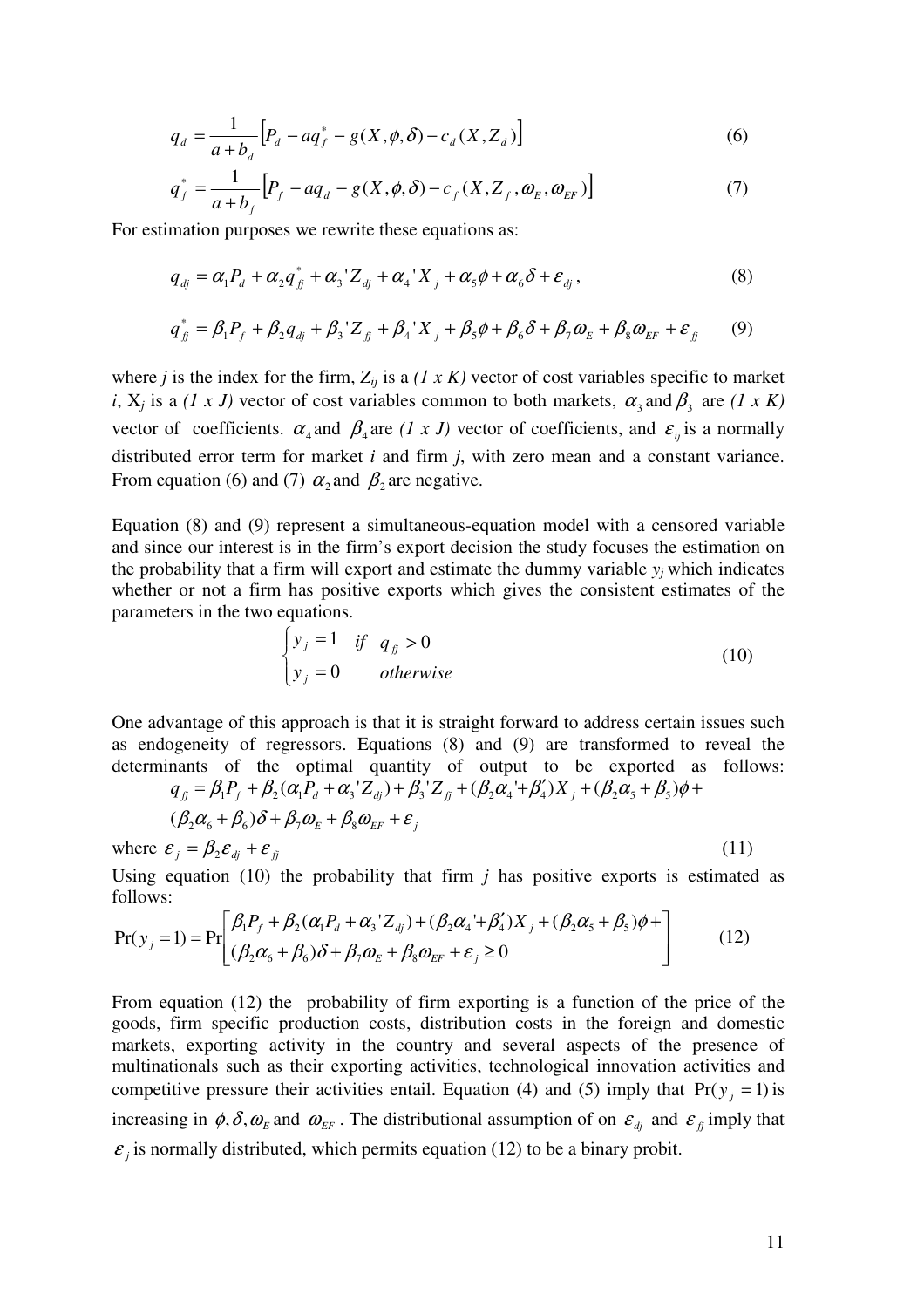### *4.1 Empirical model*

Building on the framework above an empirical model is developed to analyse the effects of foreign firms or multinationals on export behaviour of domestic firms. The export behaviour is considered as involving both the decision to export and the proportion of production exported. This avoids sample selectivity biases.

The export decision and the export propensity equations to be estimated are presented respectively as follows:

$$
EX_{i} = \alpha + \beta_{1}W_{i} + \beta_{2}KI_{i} + \beta_{3}TP_{i} + \beta_{4}TURN_{i} + \beta_{5}FUNDS_{i} + \beta_{6}PC_{i} + \beta_{7}RDF_{i} + \beta_{8}RDD_{i} + \beta_{9}SEL_{s} + \beta_{10}PP_{s} + + \beta_{11}MNEM_{s} + \beta_{12}MNEX_{s} + \varepsilon_{i}
$$
\n(13)

and

$$
EP_i = \alpha + \beta_1 W_i + \beta_2 K I_i + \beta_3 PT_i + \beta_4 T U R N_i + \beta_5 P C_i + \beta_6 R DF_i +
$$
  

$$
\beta_7 R DD_i + \beta_8 SE I_s + \beta_9 P P_s + \beta_{10} M N EM_s + \beta_{11} M N EX_s + \mu_i
$$

(14)

where

$$
\varepsilon_i \sim N(0,1)
$$
  
\n
$$
\mu_i \sim N(0,\delta)
$$
  
\n
$$
corr(\varepsilon_i, \mu_i) = \rho
$$
  
\n
$$
(\varepsilon_i, \mu_i) \sim \text{bivariate normal } [0,0,1,\delta,\rho]
$$

Subscripts *i* and *s* refer to the firms and industry.

<sup>ε</sup> ~ )1,0( *N*

### *4.2 Variables*

Equation (13), the export decision equation is estimated for the full sample and EX is a dichotomous variable which takes the value of 1 or 0 depending on whether the domestic firm decides to export or not. This equation also performs the sample selection criteria for the second model that focuses exclusively on the export propensity of the subset of the firms that decide to export. Equation (14) has EP as the export propensity variable which is defined as the share of output exported to total turnover. It is computed as a ratio of exports to turnover. The spillover model is extended to capture the possibility that spillovers are expected to differ across sectors; we divide our data set into modern and traditional sectors and estimate equations (13) and (14) on these two separate sets of data. The other variables to be used are discussed in the in the next section.

## *4.2.1 Spillovers Variables*

Building on the theoretical model developed earlier, a number of export spillovers are included. First, three regressors are included to test for possible spillovers. RDF is the expenditure of Research and Development (R&D) carried out by foreign firms in Malaysia. This captures the contribution of MNEs to the available stock of technological knowledge, on the assumption that the more innovation activities carried out by MNEs,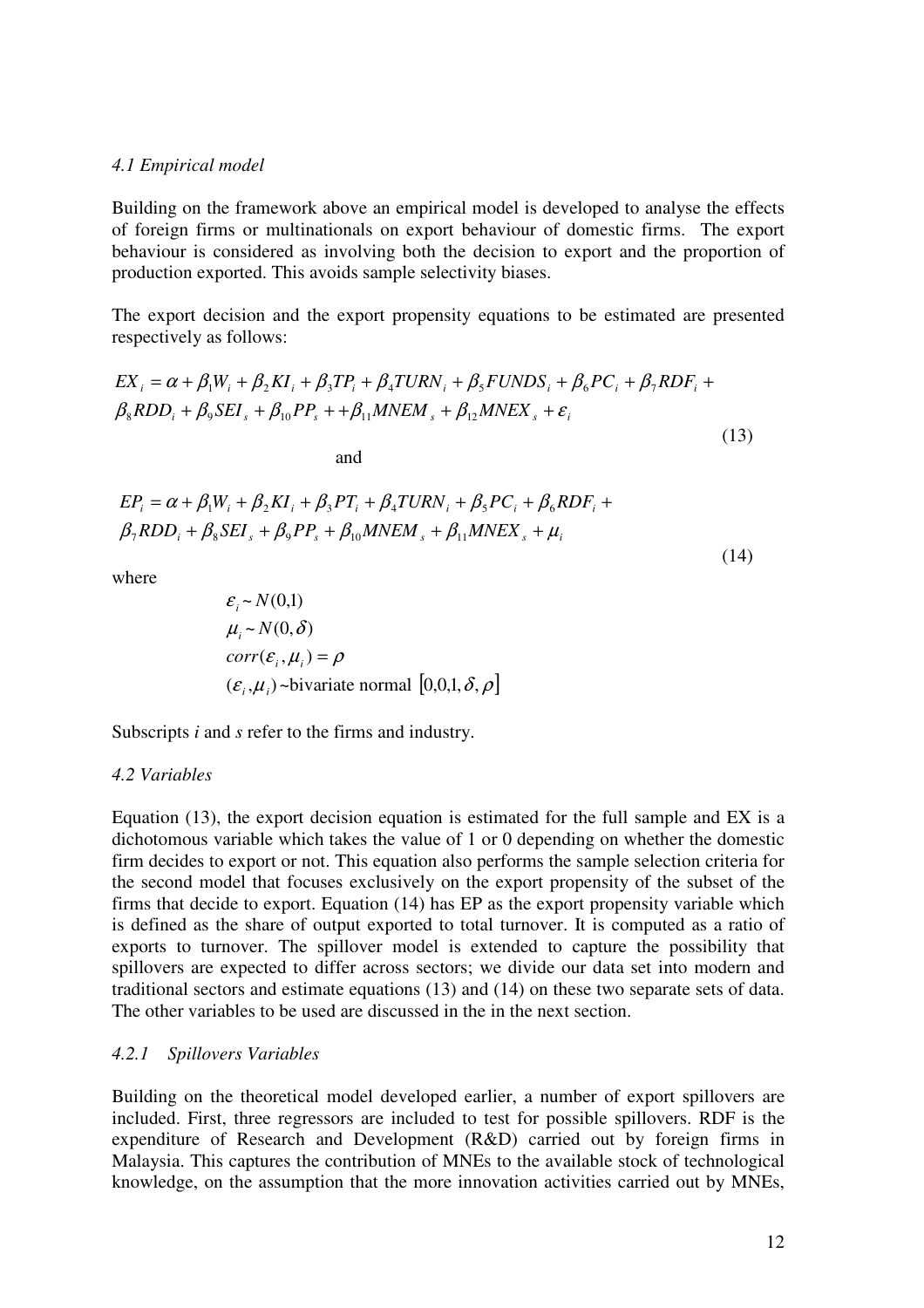the larger the potential for imitation from which domestic firms can benefit. MNEM is the relative weight of MNEs in total employment in a sector. It accounts for the relative importance of MNEs at the sector level in the domestic market. The greater their relative importance, the stronger the competitive pressure on domestic firms. Finally, MNEX is the relative importance of MNEs' export activities in a sector scaled by the relative importance of MNEs' exports in total exports. It is assumed that the greater the importance of MNEs in the exports of a given sector, the higher the scope for domestic firms to benefit from information externalities. Positive coefficients are expected for RDF, MNEM and MNEX. These variables will be obtained from the firm level data.

## *4.2.2 Firm specific variables*

Several variables are included to reflect domestic enterprise heterogeneity as follows. *W* is defined as the ratio of total wages (remuneration) to the number of employees in each firm. A positive relationship between average labour remuneration and the probability of a firm being an exporter would capture the importance of labour cost and skills for competitiveness of the Malaysia firms' production in the world market. This is consistent with the export production as being relatively skill intensive. It also reflects individual specific human capital. PT is the firm's profitability measured as profit after tax which reflects its ability to meet fixed costs associated with entering the export market. KI is capital intensity defined as the ratio of the fixed assets to the number of employees. Both PT and KI are expected to be positively associated with both the decision to import and export intensity. There is a well established link between firm size and exports and therefore firm turnover (TURN) is included. It is expected that relatively large firms are more capable of absorbing any fixed costs associated with entering an export market and to exploit economies of scale in the exporting process. The study also includes domestic firms expenditure on R& D (RDD), which captures the domestic contribution to the total innovation activities carried out in Malaysia, since this will affect the likelihood of exporting. Finally, in the export decision equation, we control for shareholders' funds per unit of output available to the domestic firm (FUNDS) measured as the ratio of the shareholders funds to turnover<sup>3</sup>. This captures the domestic firms' financial capacity to meet the extra costs associated with setting up export operations and is only included in the first estimating equation since the firm's ability to overcome liquidity constraints influences the decision to export but not export propensity as it relates to fixed rather than variable costs. These variables too will be obtained from the firm level data.

# *4.2.3 Sectoral and Industrial Variables*

Several sectoral specific variables are included: PP, domestic producer price indices and PC, average production cost. PP is measured in terms of the five digit level International Standard Industrial Classification (ISIC) 2000 sectors' producer price index numbers of products manufactured in Malaysia. PC is computed using three digit ISIC (2000) sector data and the number of firms in the respective sector. These variables control for changes in prices and costs of commodities affecting specific sectors. To control for the fact that  $MNE$ 's may locate in sectors with higher export ratios the  $SEI<sup>4</sup>$ , which is the relative importance of sector *i* in domestic exports. This captures the export structure of the host country and controls for factors that affect a sector's overall export profile. The variable

 $\overline{a}$ 

 $3$  As used by Greenaway et al (2004).

<sup>&</sup>lt;sup>4</sup> This variable is also controls for the possibility that foreign firms choose to invest in those sectors that are more export oriented. It has been used by Franco and Sasidharan, (2009).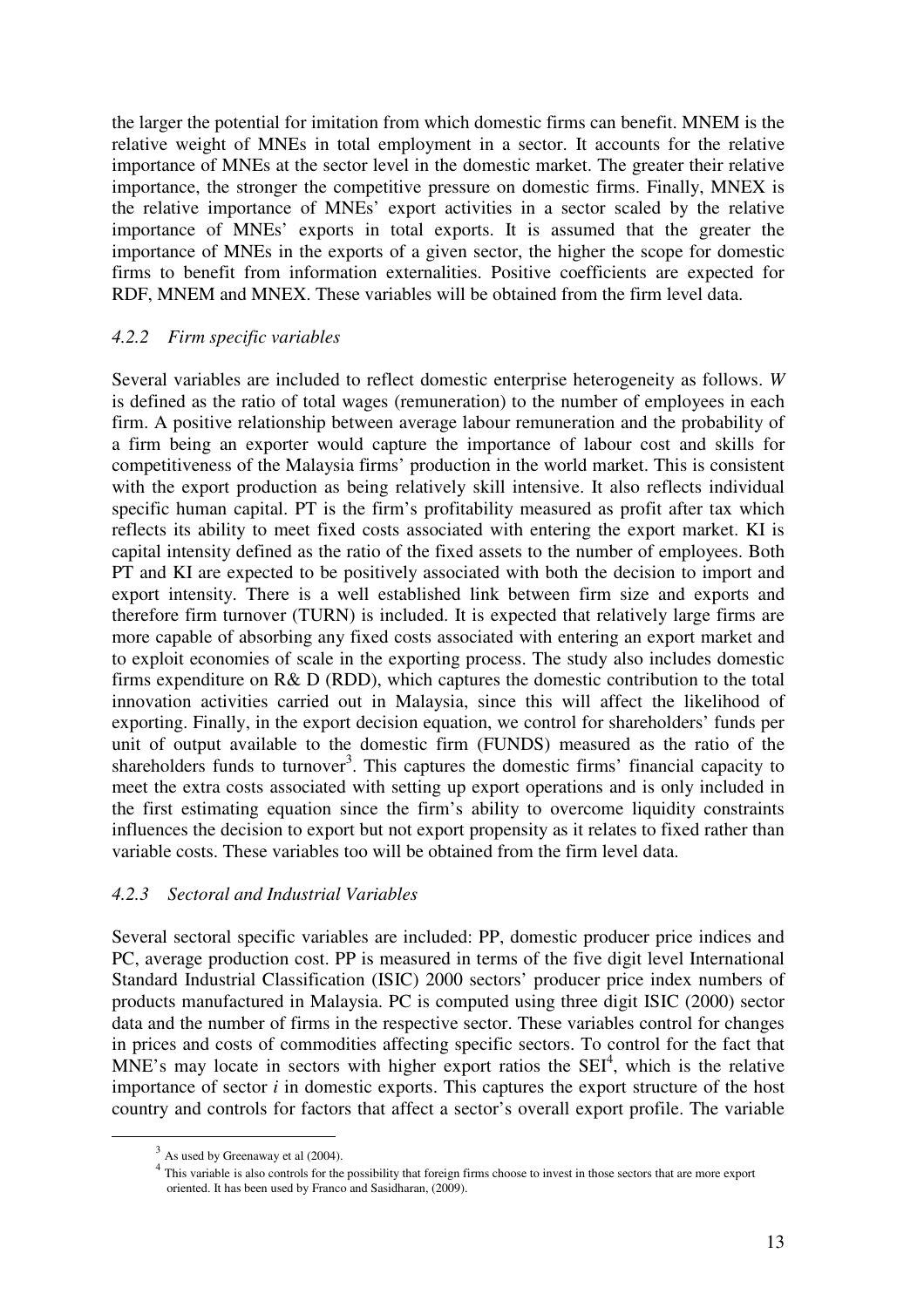IND is included to control for industry size at the national level (in terms of employment), which allows for possible general spillovers not directly associated with export activity. Dummy variables are included for the years under consideration. These variables too will be obtained from the national statistics.

# *4.3 Estimation Procedure*

This study uses an econometric technique based on the Heckman selection model which takes into account the truncated nature of the sub sample of firms used in the export propensity model and incorporates a sample selection mechanism given by the export  $\alpha$  decision<sup>5</sup>. The firm level data is pooled, and clustered by firm, which allows the use of robust standard errors and unspecified serial correlation within firms while assuming independence between them. Due to the expected strong correlation between MNEM and MNEX, they will be estimated separately. The parameters in the two estimating equations will be estimated using maximum likelihood. Likelihood-ratio tests validate the choice of the Heckman selection model. Estimating these equations separately using OLS without correcting for the sample selection would lead to omitted-variable bias. Wald tests are used to test the overall significance of the models.

Additional econometric problems that are anticipated and will be addressed include unobserved heterogeneity (across regions, industries, years, and firms), heterogeneous impact of FDI as well as the need to conduct robustness tests of the results<sup>6</sup>.

# **5. Data and Empirical findings**

The study uses data annual for the period 2000-2006 collected by the Department of Statistics in Malaysia (DSM). This annual data is based on the Malaysia's Standard Industrial Classification, 2000. This is a mail enquiry survey where the respondents are given one month to complete and return the questionnaires to the Department. DSM also conducts economic census of the Manufacturing sector once every 5 years. In this sample period this was conducted in 2000 and 2005. These statistics are a good representation of the manufacturing sector in Malaysia since the establishment frame comprises of 36,870 firms.

# **5.1 Descriptive Statistics**

An overview of the structure of the manufacturing sector is presented in table three. Based on the economic census for 2000 and 2005, the number of foreign firms in the manufacturing sector has been on the decline. The share of the foreign firms participating in the export market decreased from 70.31 percent in 2002 to 56.73 percent in 2006. This could suggest that some export oriented industries since 2002 have either closed down or become more domestic oriented. The proportion of domestic firms participating in the export market decreased from 16.51 percent in 2002 to a low of 7.79 percent in 2005 before rising again to 12.29 percent in 2006. Thus most of foreign firms in Malaysia are more export oriented while most of the domestic firms produce for the domestic market. This decline in foreign firms as noted earlier can be partly explained by rising production costs as well global competition from China and India.

 5 A similar approach is used by Greenaway et al 2004; Ruane and Sutherland 2004; Kneller and Pisu, 2007; among others for panel data. 6

These problems are well discussed in Wooldridge (2003) and the study will follow his approach.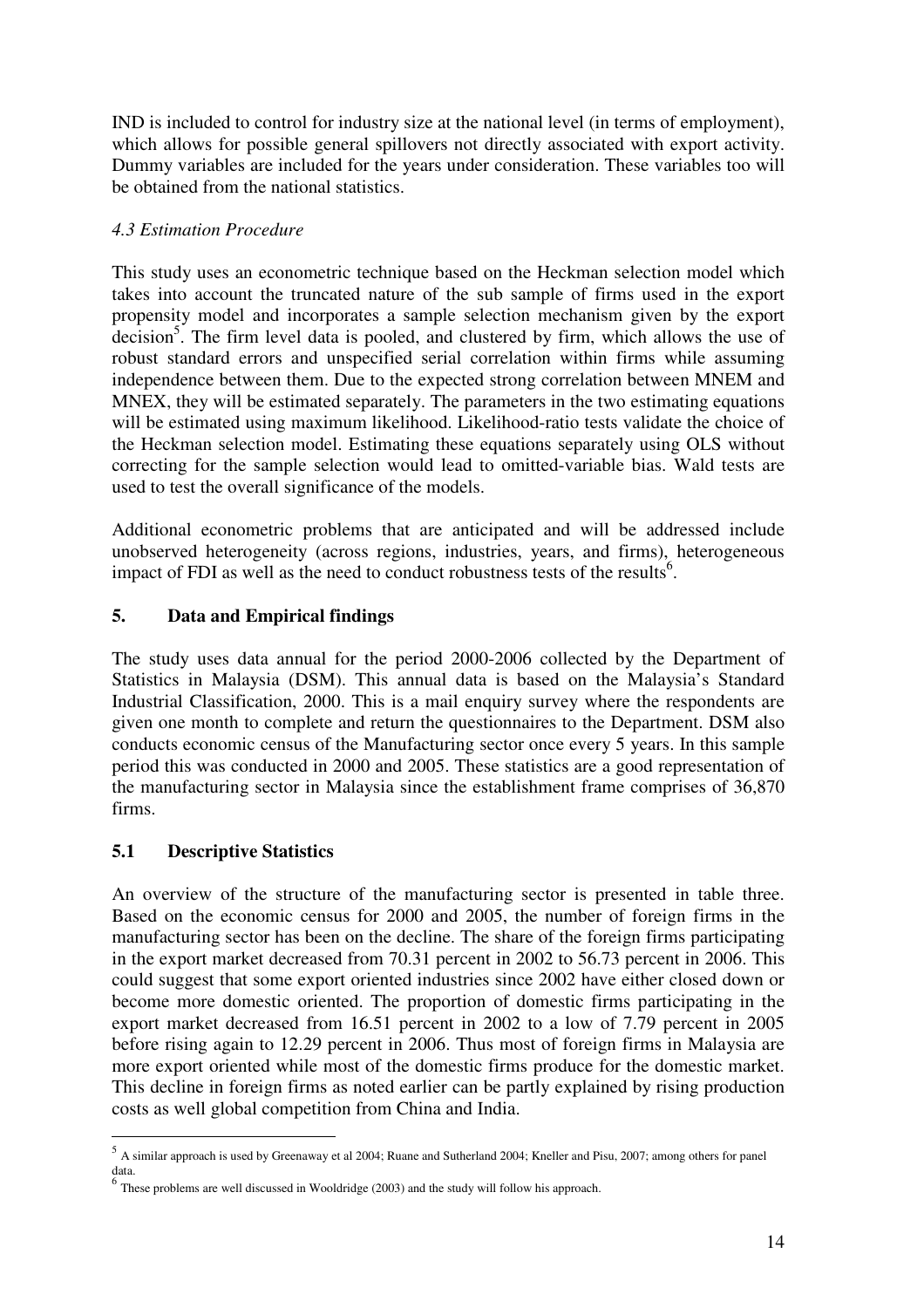|            | 0     |       | $\overline{ }$ |       |       |       |       |
|------------|-------|-------|----------------|-------|-------|-------|-------|
|            | 2000  | 2001  | 2002           | 2003  | 2004  | 2005  | 2006  |
| Foreign    | 1646  | 1426  | 1435           | 1414  | 1360  | 1539  | 1100  |
| Export     | 68.71 | 67.46 | 70.31          | 65.13 | 52.72 | 56.08 | 56.73 |
| Non Export | 31.29 | 32.54 | 29.69          | 34.87 | 47.28 | 43.92 | 43.27 |
|            |       |       |                |       |       |       |       |
| Domestic   | 18759 | 12471 | 12002          | 12212 | 11048 | 26655 | 9193  |
| Export     | 12.13 | 15.51 | 16.51          | 13.86 | 12.30 | 7.79  | 12.29 |
| Non Export | 87.87 | 84.49 | 83.49          | 86.14 | 87.70 | 92.21 | 87.71 |
|            |       |       |                |       |       |       |       |
| All        | 20405 | 13897 | 13437          | 13626 | 12408 | 28194 | 10293 |

**Table 3: Manufacturing sector in Malaysia** 

A sectoral analysis of the manufacturing sector based on the economic census of 2005 in table 4 provides further insights on the structure of the manufacturing sector. The highest concentration of foreign firms is in the electrical and electronic products which comprise a major proportion of the manufactured goods exported. There are also many foreign firms producing the same products for the domestic market. The sector has attracted domestic firms with some producing for the export market. The other sectors with a high concentration of foreign firms include plastic products, Chemical and Chemical Products, fabricated metal products, Machinery and Equipment and Textile, Apparel and foot wear. Interestingly in all the sectors that foreign firms are involved there appears to be a concentration of both exporting and non exporting firms. This seems to suggest the presence of agglomeration effects.

|                | 2005                                  |                |                |                |         |  |  |
|----------------|---------------------------------------|----------------|----------------|----------------|---------|--|--|
| Malaysia       |                                       | Foreign Firms  |                | Domestic firms |         |  |  |
| Industrial     |                                       |                | Non            |                | Non     |  |  |
| Classification |                                       | <b>Exports</b> | Exports        | <b>Exports</b> | Exports |  |  |
| 30001-32300    | Electrical and Electronic products    | 188            | 128            | 143            | 512     |  |  |
| 23200-24111    | <b>Petroleum Products</b>             | 3              | 10             | 10             | 49      |  |  |
| 17111-19200    | Textile, Apparel and Foot wear        | 45             | 30             | 162            | 6454    |  |  |
| 20100-20299    | <b>Wood and Wood Products</b>         | 35             | 19             | 260            | 1223    |  |  |
| 25111-25199    | <b>Rubber Products</b>                | 39             | 43             | 111            | 262     |  |  |
| 29110-29300    | Machinery and Equipment               | 50             | 36             | 69             | 1002    |  |  |
|                | Medical, Optical and scientific       |                |                |                |         |  |  |
| 33110-33300    | equipment                             | 15             | 11             | 5              | 86      |  |  |
| 24119-24300    | <b>Chemical and Chemical Products</b> | 77             | 44             | 90             | 462     |  |  |
| 26100-26990    | Non Metallic minerals                 | 38             | 27             | 143            | 1086    |  |  |
| 24130;25201-   |                                       |                |                |                |         |  |  |
| 25209          | <b>Plastic Products</b>               | 89             | 75             | 236            | 976     |  |  |
| 15201-15499    | <b>Food Products</b>                  | 36             | 30             | 89             | 2951    |  |  |
| 34100-35990    | <b>Transport Equipment</b>            | 20             | 19             | 52             | 482     |  |  |
| 15111-15149    | Off estate processing                 | 15             | 14             | 78             | 1022    |  |  |
| 28110-28999    | <b>Fabricated Metal products</b>      | 70             | 62             | 118            | 2723    |  |  |
| 27100-27320    | <b>Basic Metals</b>                   | 32             | 38             | 74             | 786     |  |  |
| 21010-21099    | Paper and Paper products              | 21             | 18             | 69             | 425     |  |  |
| 22110-22300    | Printing and publishing services      | 19             | 17             | 46             | 1557    |  |  |
| 15510-15542    | <b>Beverages</b>                      | 3              | 6              | 64             | 59      |  |  |
| 16000          | <b>Tobacco Products</b>               | $\overline{c}$ | $\overline{c}$ | 0              | 166     |  |  |

**Table 4: The structure of the manufacturing sector for the year 2005**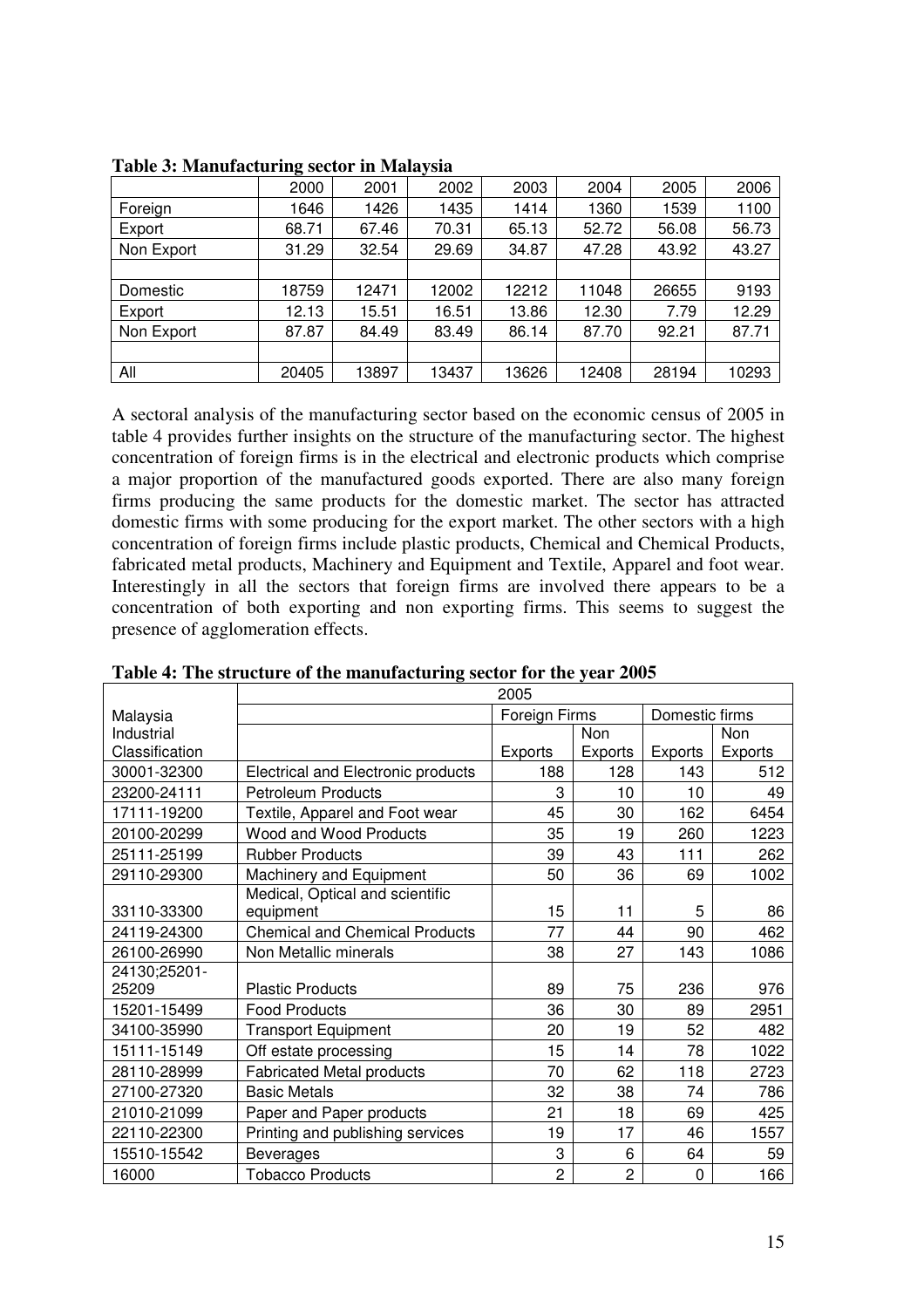| 37209<br>36101<br>. | Other manufacturing | 69  |     | 249  | 2308          |
|---------------------|---------------------|-----|-----|------|---------------|
|                     | otal                | 866 | 670 | 2068 | 24501<br>2439 |

Domestic firms on the other hand have concentrated in the production of manufactured goods for the domestic market. The highest concentration of domestic firms is in the textile industries which tend to be labour intensive. Other important sectors to domestic firms include food products, fabricated metals, printing and publishing, wood and wood products, non metallic minerals and off estate processing. Domestic firms largely dominate the traditional primary industries while foreign firms concentrate in the modern sectors. This has been the outcome of selective policies that the Malaysia's government has pursued over the years.

Over the years foreign direct investment has been the engine of manufactured export expansion in Malaysia (Athukorala and Menon, 2004, Lall, 1995). However data from table 5 does suggest that this is no longer the case. Domestic firms have a higher export value, value added, employment and local content than the foreign firms. Foreign firms on the other hand have higher investments in staff training, information and technology and import content of direct raw materials. Both domestic and foreign firms invest in research and development in comparable proportions.

|                                   | 2001   | 2002  | 2003  | 2004  | 2005   | 2006  |
|-----------------------------------|--------|-------|-------|-------|--------|-------|
| <b>Domestic</b>                   |        |       |       |       |        |       |
| Value added                       | 32.08  | 57.15 | 58.40 | 58.26 | 63.09  | 63.20 |
| Employment                        | 60.86  | 61.88 | 62.06 | 60.84 | 67.36  | 64.34 |
| <b>Export Value</b>               | 55.23  | 57.21 | 55.87 | 51.36 | 59.79  | 64.96 |
| <b>Staff Training Costs</b>       | 48.42  | 31.23 | 28.60 | 39.52 | 42.73  | 35.01 |
| Research & Development costs      | 48.55  | 56.57 | 58.46 | 51.91 | 32.26  | 44.10 |
| Information Technology costs      | 36.22  | 37.02 | 36.26 | 38.36 | 39.03  | 42.49 |
| E-Commerce                        | 100.00 | 1.89  | 2.06  | 0.76  | 100.00 | 70.41 |
| Direct Raw Materials imported     | 29.65  | 27.27 | 32.31 | 35.10 | 34.11  | 28.91 |
| <b>Direct Raw Materials Local</b> | 58.44  | 62.20 | 61.75 | 61.83 | 69.54  | 68.35 |
|                                   |        |       |       |       |        |       |
| Foreign                           |        |       |       |       |        |       |
| Value added                       | 67.92  | 42.85 | 41.60 | 41.74 | 36.91  | 36.80 |
| Employment                        | 39.14  | 38.12 | 37.94 | 39.16 | 32.64  | 35.66 |
| <b>Export Value</b>               | 44.77  | 42.79 | 44.13 | 48.64 | 40.21  | 35.04 |
| <b>Staff Training Costs</b>       | 51.58  | 68.77 | 71.40 | 60.48 | 57.27  | 64.99 |
| Research & Development costs      | 51.45  | 43.43 | 41.54 | 48.09 | 67.74  | 55.90 |
| Information Technology costs      | 63.78  | 62.98 | 63.74 | 61.64 | 60.97  | 57.51 |
| E-Commerce                        | 0.00   | 98.11 | 97.94 | 99.24 | 0.00   | 29.59 |
| Direct Raw Materials imported     | 70.35  | 72.73 | 67.69 | 64.90 | 65.89  | 71.09 |
| Direct Raw Materials Local        | 41.56  | 37.80 | 38.25 | 38.17 | 30.46  | 31.65 |

**Table 5: Manufacturing sector selected statistics (percentage)** 

Based on this table several conclusions can be drawn. Most of the foreign firms are export oriented while most of the domestic firms are domestic oriented. In the recent years, Domestic firms in Malaysia have played a more significant role in both the domestic and foreign market than the foreign firms as indicated by the export value. Domestic firms have low import content and a high local content of direct raw materials compared to foreign firms. Hence domestic firms seem to have created more vertical backward linkages than the foreign firms. This structure of the manufacturing sector in Malaysia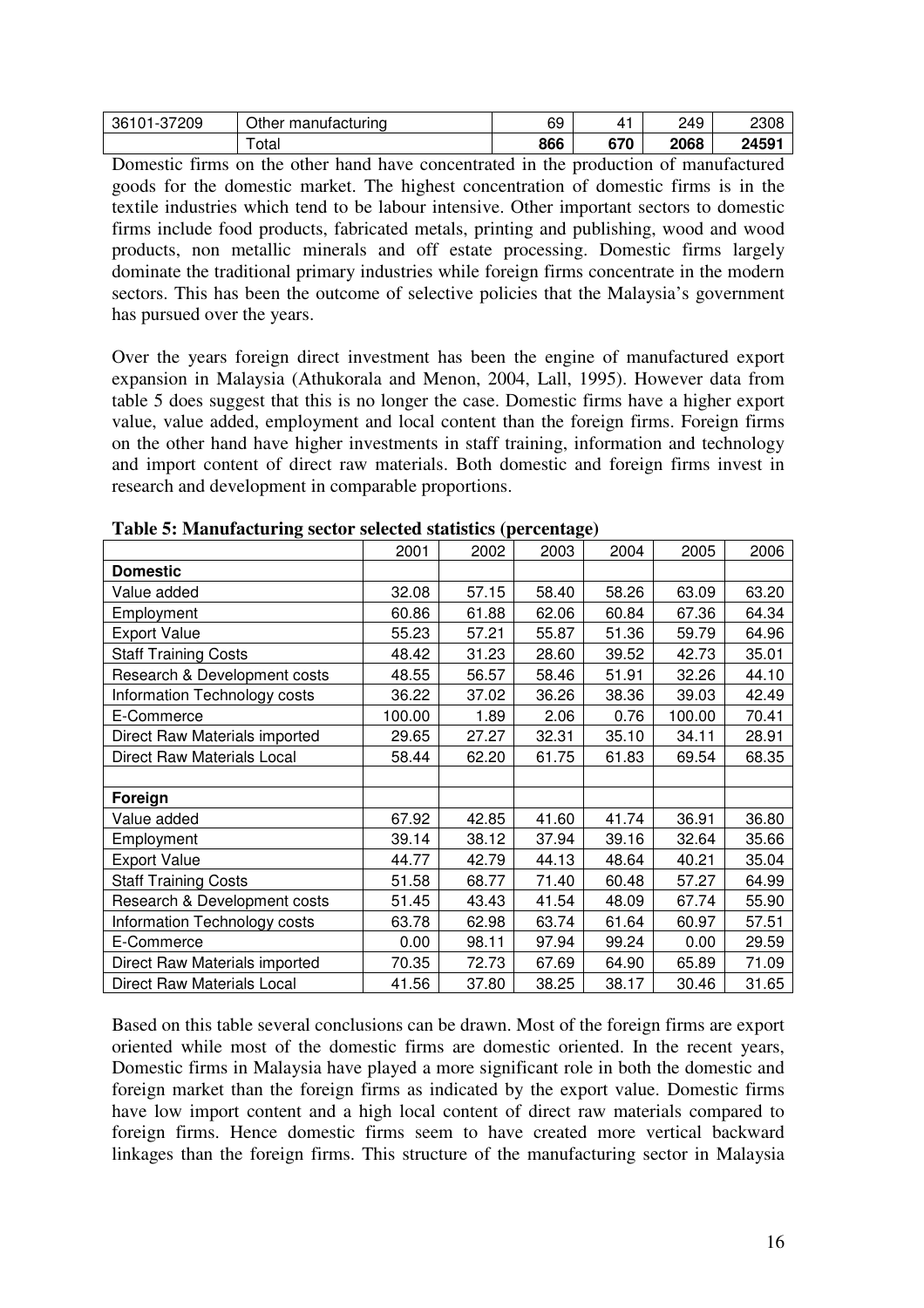was important in insulating Malaysia from the severe consequences of the economic recession.

There is some evidence of export spillovers from foreign firms to domestic firms in various sectors. This is based on the concentration of domestic firms in the export sectors dominated by foreign firms. Several important channels of export spillovers can be identified. The expenditure in research and development by foreign firms is higher than for domestic firms and this could suggests imitation an important channel. Domestic firms employ more labour than the foreign firms and this suggests moderate evidence on the competitive pressure. There is also evidence of information externalities from foreign firms to domestic as evidenced by the number of firms concentrated in the export sectors dominated by foreign firms. These externalities are sector specific and in the next section this paper uses econometric analysis to investigate presence of spillover effects.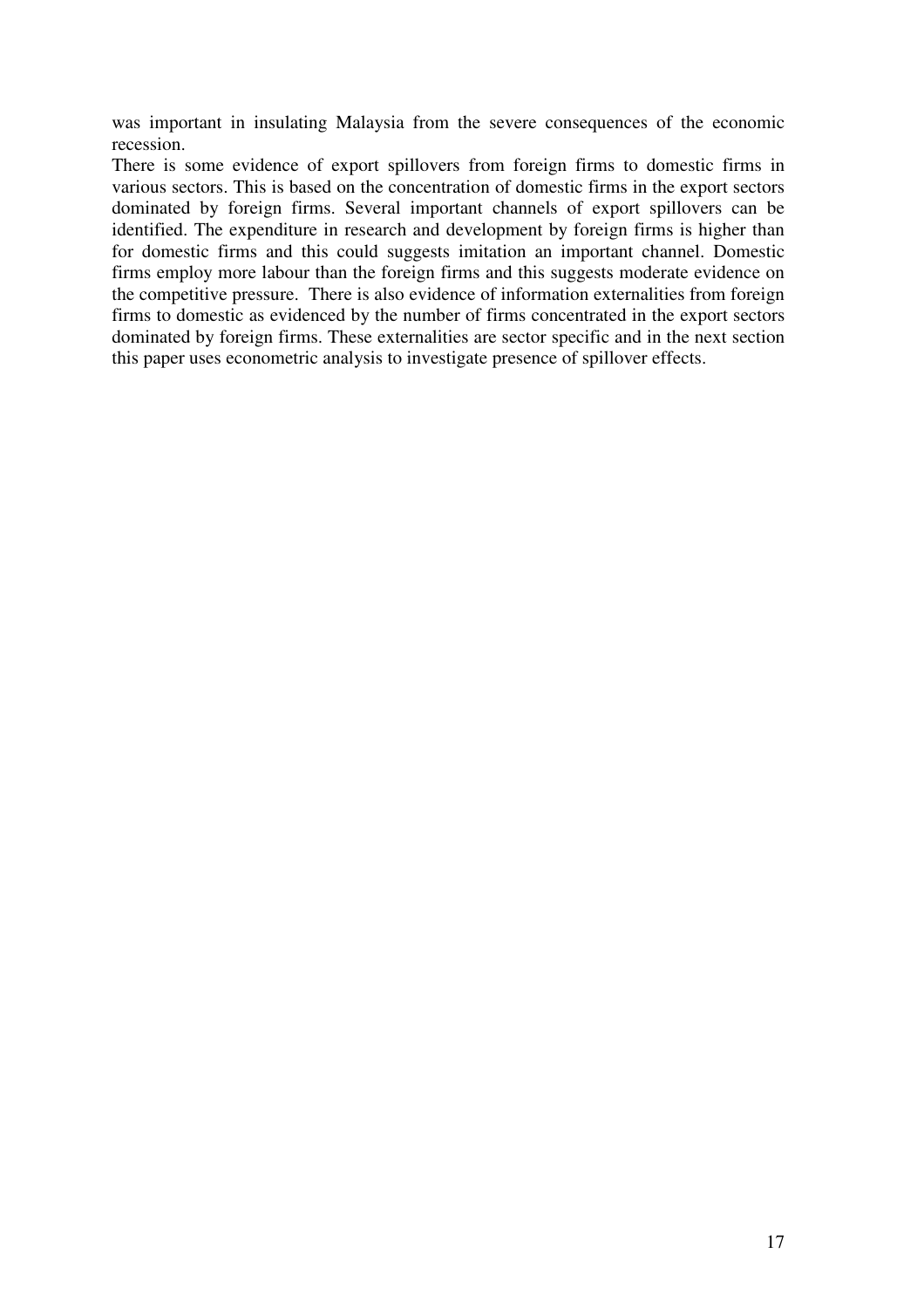## **7. References**

Aitken B., G. H. Hanson and A. E. Harrison (1997) "Spillovers, foreign investment, and export behavior", *Journal of International Economics*, 43(1-2), 103-132.

Anuwar, A. (1992) *Malaysia's Industrialization, the Quest for Technology*. Singapore: Oxford University Press.

Athukorala, P.C. and J. Menon (1996) "Foreign Investment and Industrialization in Malaysia: Exports, Employment and Spillovers" *Asian Economic Journal* 10(1): 29-44

Athukorala, P.C. and J. Menon (2004) "Export-led industrialization, employment and equity: the Malaysian case", paper can be found: http://dspace.anu.edu.au/bitstream/1885/41789/2/965.pdf

AW, Y.T and T.C Tang (2009) "The Determinants of Inward Foreign Direct Investment: the case of Malaysia" Discussion Paper 22/09, Monash University.

Baxter, M. and M.A.Kouparitsas (2005) "Determinants of business cycle comovements: A robust analysis" *Journal of Monetary Economics* 52 (1): 113-157

Bems, R., Johnson, R., and K.M. Yi (2009) "The collapse of global trade: Update on the role of vertical linkages" in Baldwin, Richard eds. *The Great Trade Collapse: Causes, Consequences and Prospects.* VoxEU.org Ebook.:

Bitzer, J., Geishecker, I and H. Gorg (2007) "Productivity spillovers through vertical linkages: Evidence from 17 OECD countries" *Economic Letters* 99(2):328-331

Borensztein, E. J. De Gregorio and J-W. Lee. (1998) **"**How does foreign direct investment affect economic growth?" *Journal of International Economics*, 45(1):115-135

Brambilla, I, Hale, G and C. Long (2009) "Foreign Direct Investment and the incentives to innovate and imitate" *Scandinavian Journal of Economics* 111(4):853-861

Burke, A, Gorg, H and A. Hanley (2008) " The impact of foreign direct investment on new firm survival in the UK: evidence for static versus dynamic industries" *Small Business Economics* 31 (4): 395-407

Capannelli, G., (1999) "Technology transfer from Japanese consumer electronic firms via buyer-supplier relations". In eds Jomo, K. S., G. Felker, and R. Rasiah: *Industrial Technology Development in Malaysia: Industry and Firm Studies*.: 191–230 Routledge, London.

Chandran, V.G.R and V. Pandiyan (2003) "Export Specialization, Concentration and Inter Industry Trade: Evidence from Malaysia". *Jurnal Akademik* 3: 99-111

Cheung, K.Y and P. Lin (2004) "Spillover effects of FDI on innovation in China: Evidence from the provincial data" *China Economic Review* 15(1):25-44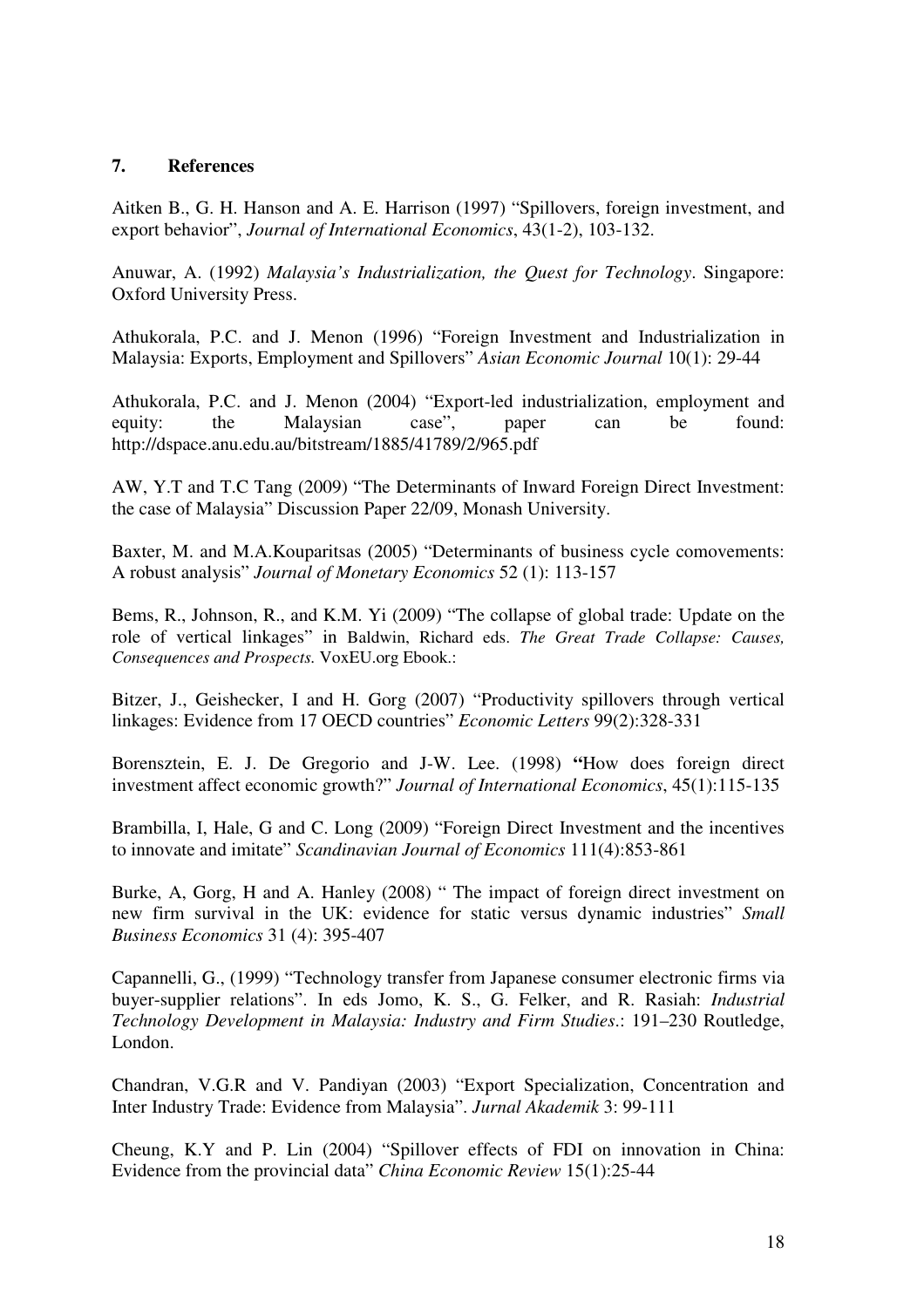Chudnovsky, D and A. Lopez (2007) "Foreign direct investment and development: the MERCOSUR experience" *Cepal Review* (92): 7-23

Chung, W., Mitchell, W and B. Yeung (2003) "Foreign direct investment and host country productivity: the American automotive component industry in the 1980s" *Journal of International Business Studies* 34(2) : 199-218

de Mello, L. (1997) "Foreign Direct Investment in Developing Countries and Growth: A Selective Survey", *Journal of Development Studies*, 34 : 1-34.

Drabble, H. J (2000). *An Economic History of Malaysia, c. 1800-1990: The Transition to Modern Economic Growth*. Great Britain. Macmillan Press.

Du, J and Girma, S (2007) "Finance and firm export in China" *Kyklos* 60 (1): 37-54

Eichengreen, B and Tong, H (2006) "How China is reorganising the world economy" *Asia Economic Policy Review* 1: 73-97

Girma, S, Gorg, H and M. Pisu (2008) "Exporting, linkages and productivity spillovers from foreign direct investment" *Canadian Journal of Economics-Revue Canadienne D Economique* 41 (1): 320-340

Giroud, A (2007) "MNEs vertical Linkages: The experience of Vietman after Malaysia" *International Business Review* 16(159-176)

Giroud, A and J. Scott-Kennel (2009) "MNE linkages in international business: A framework for analysis" *International Business Review* 18 (6): 555-566

Giroud, A. (2003). *Transnational corporations, technology and economic development: Backward linkages and knowledge transfer in South East Asia*. Cheltenham, Northampton: Edward Elgar.

Gorg, H and E. Strobl (2005) "Spillovers from foreign firms through worker mobility: An empirical investigation" *Scandinavian Journal of Economics* 107(4) : 693-709

Greenaway D., N. Sousa and K. Wakelin (2004) "Do Domestic Firms Learn to Export from Multinationals?", *European Journal of Political Economy*, 20, 1027-1043.

Greenaway D., N. Sousa and K. Wakelin (2004) "Do Domestic Firms Learn to Export from Multinationals?", *European Journal of Political Economy*, 20, 1027-1043.

Greenaway, D and R. Kneller (2008) "Exporting, productivity and agglomeration" *European Economic Review* 52 (5): 919-939

Greenaway, D., and R. Kneller (2007). "Firm Heterogeneity, Exporting and Foreign Direct Investment". *Economic Journal* 117 (517): 134–161.

Iguchi C. (2008) "Determinants of backward linkages: The case of TNC subsidiaries in Malaysia". *Asian Business and Management*, 7, 53-73.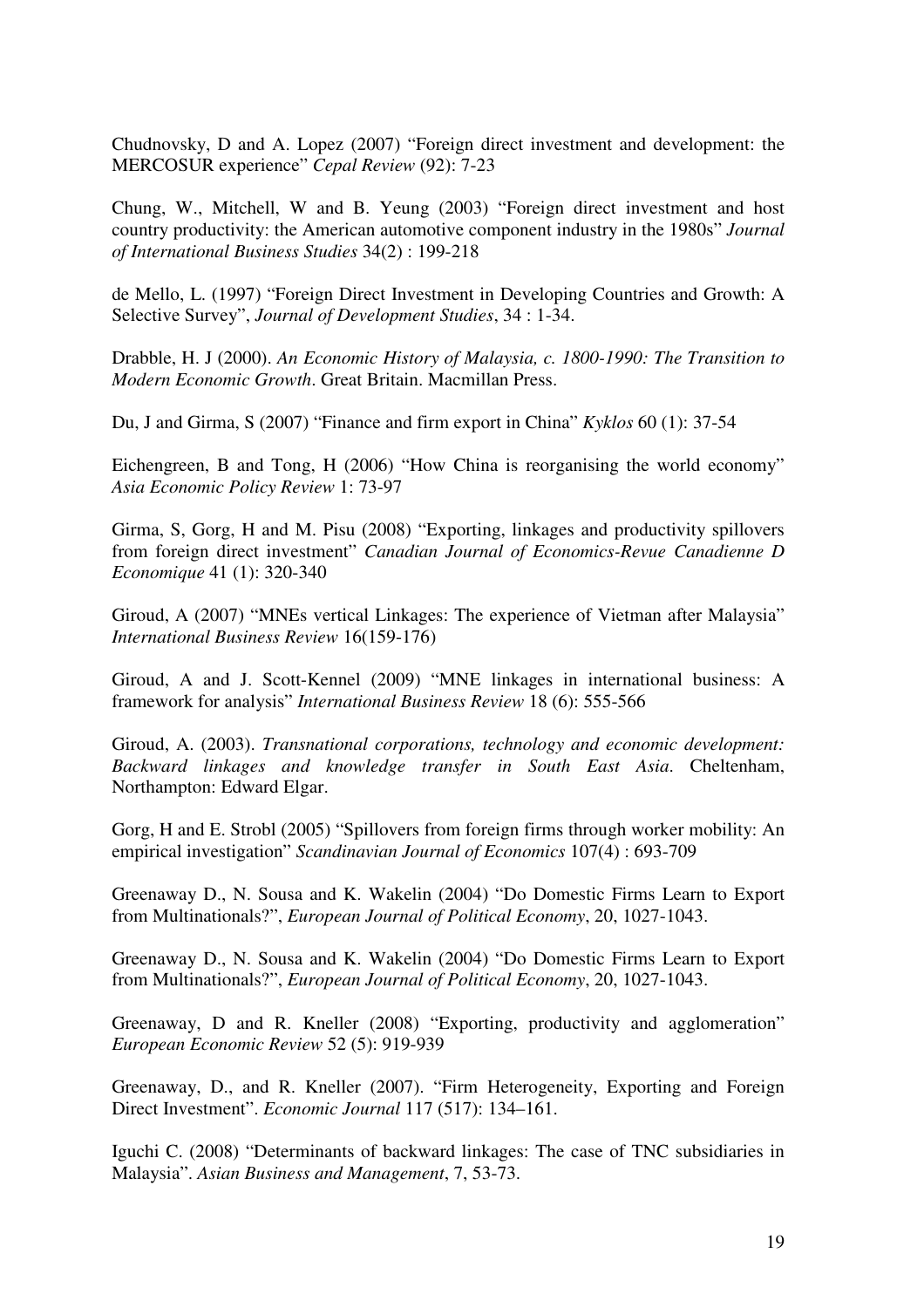Imbs, J (2004) "Trade, Finance, Specialization and Synchronization". *The Review of Economics and Statistics* 86(3): 723-743

Ismail, M.N (1999) "Foreign firms and national technological upgrading: the electronic industry in Malaysia" in Jomo, K.S, Felker,G and Rasiah, R(eds) *Industrial Technology Development in Malaysia: Industry and Firm studies*. Routeledge

Jabbour, L and J.L Mucchielli (2007) "Technology transfer through vertical linkages: The case of the Spanish manufacturing industry" *Journal of Applied Economics* 10 (1): 115- 136

Kato, T (2009) "Impact of the global financial crisis and its implications for the East Asian Economy" Paper presented at the Korean International Financial Association First International Conference, Seoul, Korea. October.

Kawai, M (2009) "The Impact of the Global Financial Crisis on Asia and Asia's Response" Paper presented at the Crisis Developments and Long Term Global Responses Conference in Kiel July.

Kim, S.H., Kose, M.A and M.G. Plummer (2002) "Contagion or Simple Transmission of Business Cycles? The case of the Asian Crisis" in Richard Hooley and Jang-Hee yoo (eds) *The Post Financial Crisis Challenges for Asian Industrialization*. Oxford, United Kingdom.

Kneller R., M. Pisu (2007) "Industrial Linkages and Export Spillovers from FDI", *The World Economy*, 30(1), 105-134.

Kokko, A., R. Tansini and M. Zejan (1997) "Trade regimes and spillover effects of FDI: Evidence from Uruguay". Mimeo, Stockholm School of Economics.

Kose, M.A., Otrok, C. and C.H. Whiteman (2008a) "Understanding the evolution of world business cycles". *Journal of International Economics* 75(1): 110-130

Kose, M.A., Otrok, C. and E. Prasad (2008b) "Global business cycles: convergence or decoupling?" Discussion paper series 1: Economics statistics No 7, Deutsche BundesBank

Lall, S (1995) "Malaysia: Industrial Success and the Role of the Government," *Journal of International Development* 7(5): 759-773

Lee, G.H.Y and M. Azali (2009) "The Endogeneity of the Optimal Currency Area Criteria in East Asia" Discussion Paper no 15, Monash University, Business and Economics.

Lim, Y.C. L and E.F. Pang (1991) *Foreign Direct Investment and Industrialization in Malaysia, Singapore, Taiwan and Thailand*. OECD, Paris.

Lipsey, R.E. (1999) "Affiliates of US and Japanese multinationals in East Asian production and trade." NBER Working Paper 7292.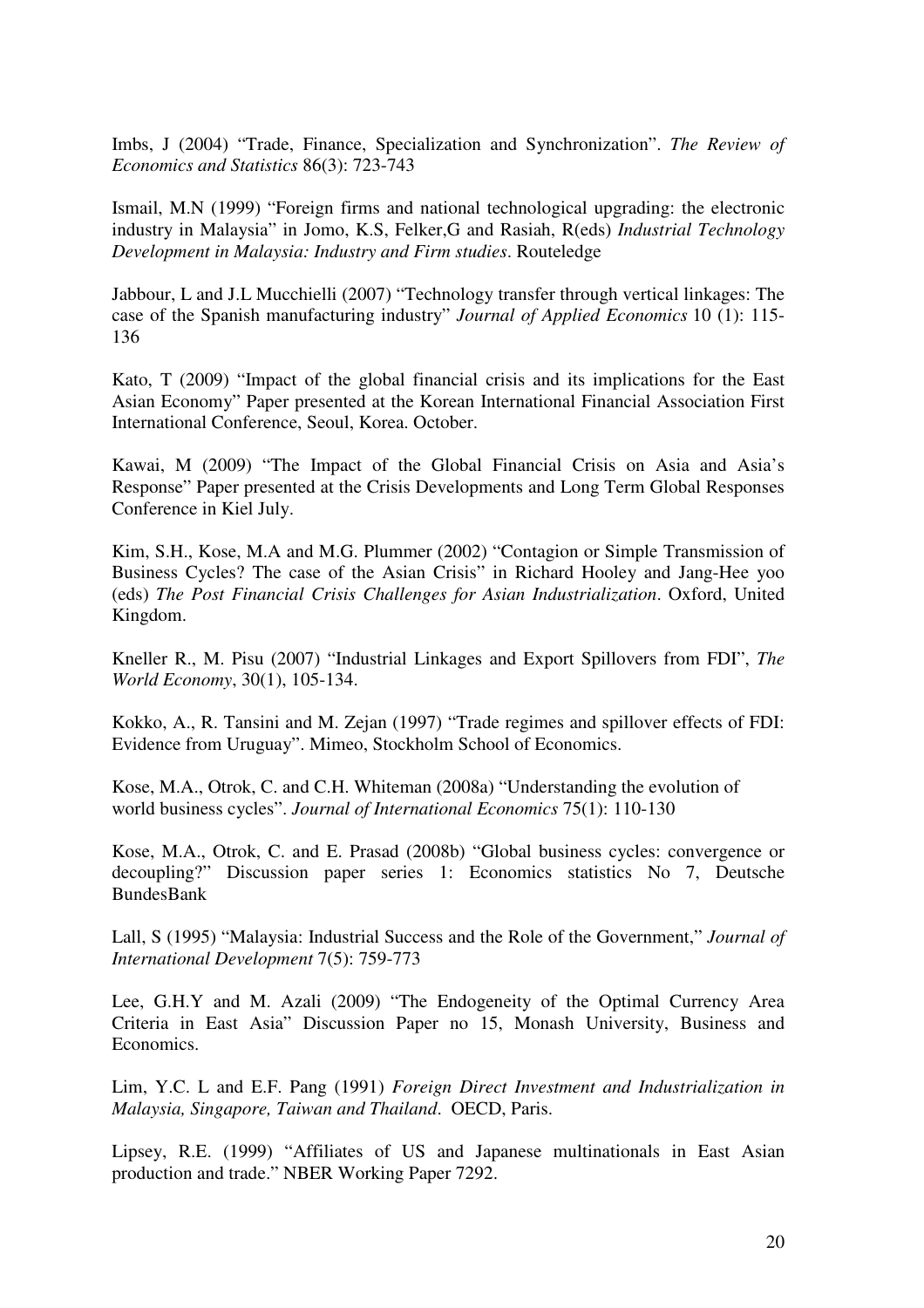Liu, X and T, Buck (2007) "Innovation Performance and channels for international technology spillovers: Evidence from Chinese high tech industries" *Research Policy*, 36 (3): 355-366

Mariotti, S and L. Piscitello (2009) "The impact of international involvement on firms' export performance" *European Journal of International Management* 3 (3): 365-381

Markusen, J.R and N. Trofimenko (2009) "Teaching locals new tricks: Foreign experts as a channel of knowledge transfers" *Journal of Development Economics* 88(1): 120-131.

Mengistu, A.A (2009) "Do physical and Human Capital Matter for Export Diversification?: A Comparative Analysis of Sub-Saharan Africa and East Asia" *African and Asian Studies* 8 (1-2): 1-46

Ministry of International Trade and Industry (MITI) ( 2006) *Third Industrial Master Plan: Towards Global Competitiveness*. Malaysia.

Noor, A. H. M (1999) "Technological effort: a study of its influencing factors in MNCs and local firms in the electronics and electrical industries in Malaysia". Unpublished Ph.D. Thesis, Cardiff Business School, University of Wales, UK

O'Brien, L., (1993), "Malaysian Manufacturing Sector Linkages," in Jomo. K.S (ed.) *Industrialising Malaysia: Policy, Performance and Prospects*, London: Routledge: 147- 62.

Porter, J., Moore, B and R. Spires (2002) "The wider effects of inward foreign direct investment in manufacturing on UK industry" *Journal of Economic Geography* 2(3): 279- 310

Rasiah, R. (2002) "*Systemic Coordination and Human Capital Development: Knowledge Flows in Malaysia's MNC-Driven Electronics Cluster*" INTECH Discussion Paper No. 2002-7, United Nations University.

Rasiah, R. (2004) "Technological Capabilities in Korea, Taiwan, Malaysia and Thailand: Does Network Strength Matter?" *Oxford Development Studies* 32(3): 433-454

Schneider,M.R, Schulze-Bentrop,C and M. Paunescu (2010) "Mapping the institutional capital of high-tech firms: A fuzzy-set analysis of capitalist variety and export performance" *Journal of International Business Studies* 41 (2): 246-266

Singh, A (2010) "Asia Leading the Way" *Finance and Development* 27(2): 1-2

Stockman, A.C (1988) "Sectoral and National Aggregate Disturbances to Industrial Output in Seven European Countries" *Journal of Monetary Economics* 21(2-3): 387-409

Tanaka, K (2009) "Trade Collapse and Vertical Foreign Direct Investment." VoxEU

UNCTAD (2009) *Global Economic Crisis: implication for trade and development*. Geneva